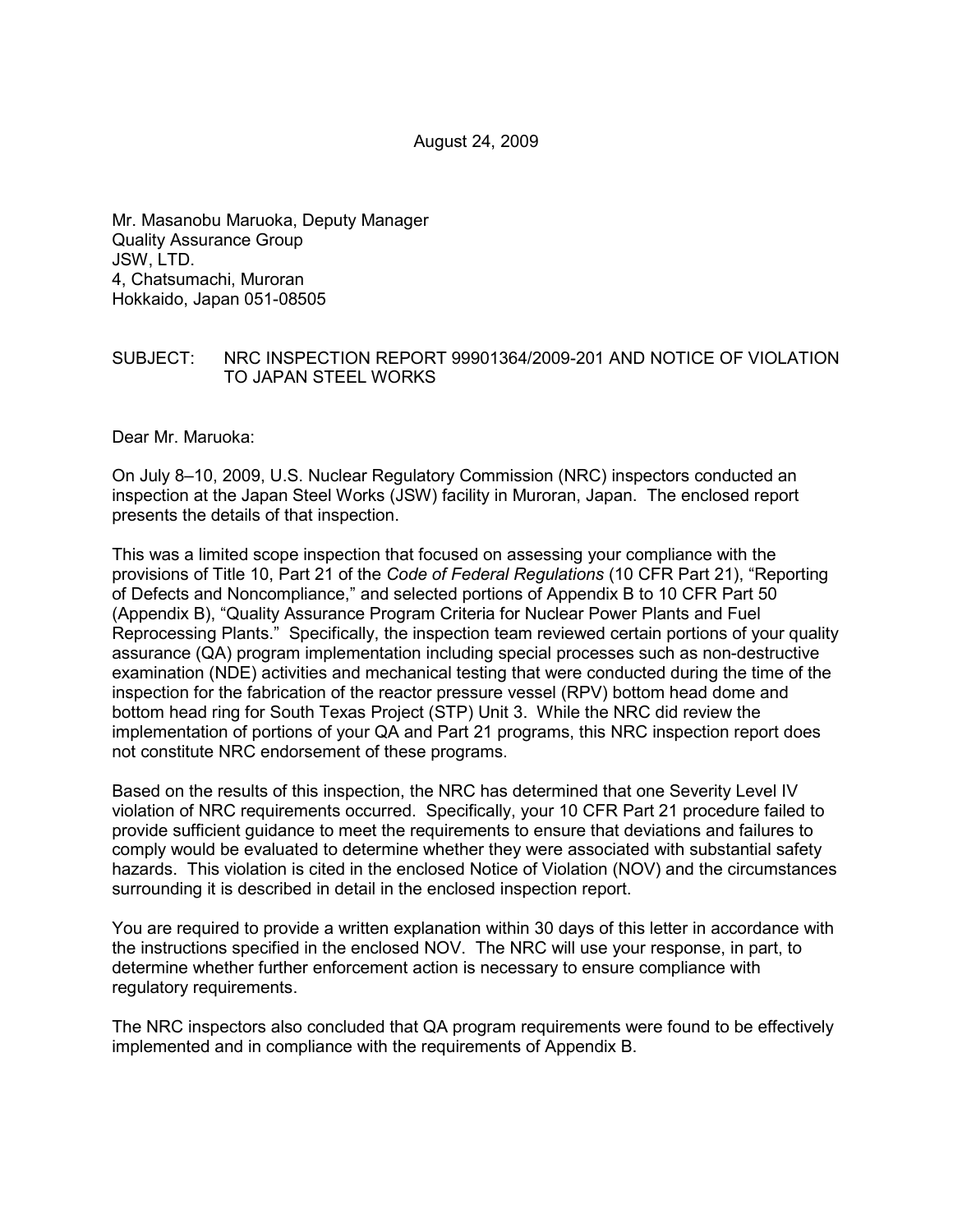In accordance with 10 CFR 2.390, "Public Exemptions, Requests for Withholding," the agency will make a copy of this letter, its enclosures, and your response available electronically for public inspection in the NRC Public Document Room or from the NRC's Agencywide Documents Access and Management System (ADAMS), accessible at http://www.nrc.gov/reading-rm/adams.html. To the extent possible, your response should not include any personal privacy, proprietary, or safeguards information so that it can be made available to the public without redaction. If personal privacy or proprietary information is necessary to provide an acceptable response, then please provide a bracketed copy of your response that identifies the information that should be protected and a redacted copy of your response that deletes such information. If you request that such material be withheld from public disclosure, you must specifically identify the portions of your response that you seek to have withheld and provide in detail the bases for your claim (e.g., explain why the disclosure of information will create an unwarranted invasion of personal privacy or provide the information required by 10 CFR 2.390(b) to support a request for withholding confidential commercial or financial information). If safeguards information is necessary to provide an acceptable response, please provide the level of protection described in 10 CFR 73.21, "Requirements for the Protection of Safeguards Information."

Sincerely,

*/RA/* 

John A. Nakoski, Chief Quality and Vendor Branch 2 Division of Construction Inspection & Operational Programs Office of New Reactors

Docket No. 999-01364

- Enclosure: 1. Notice of Violation
	- 2. Inspection Report 99901364/2009-201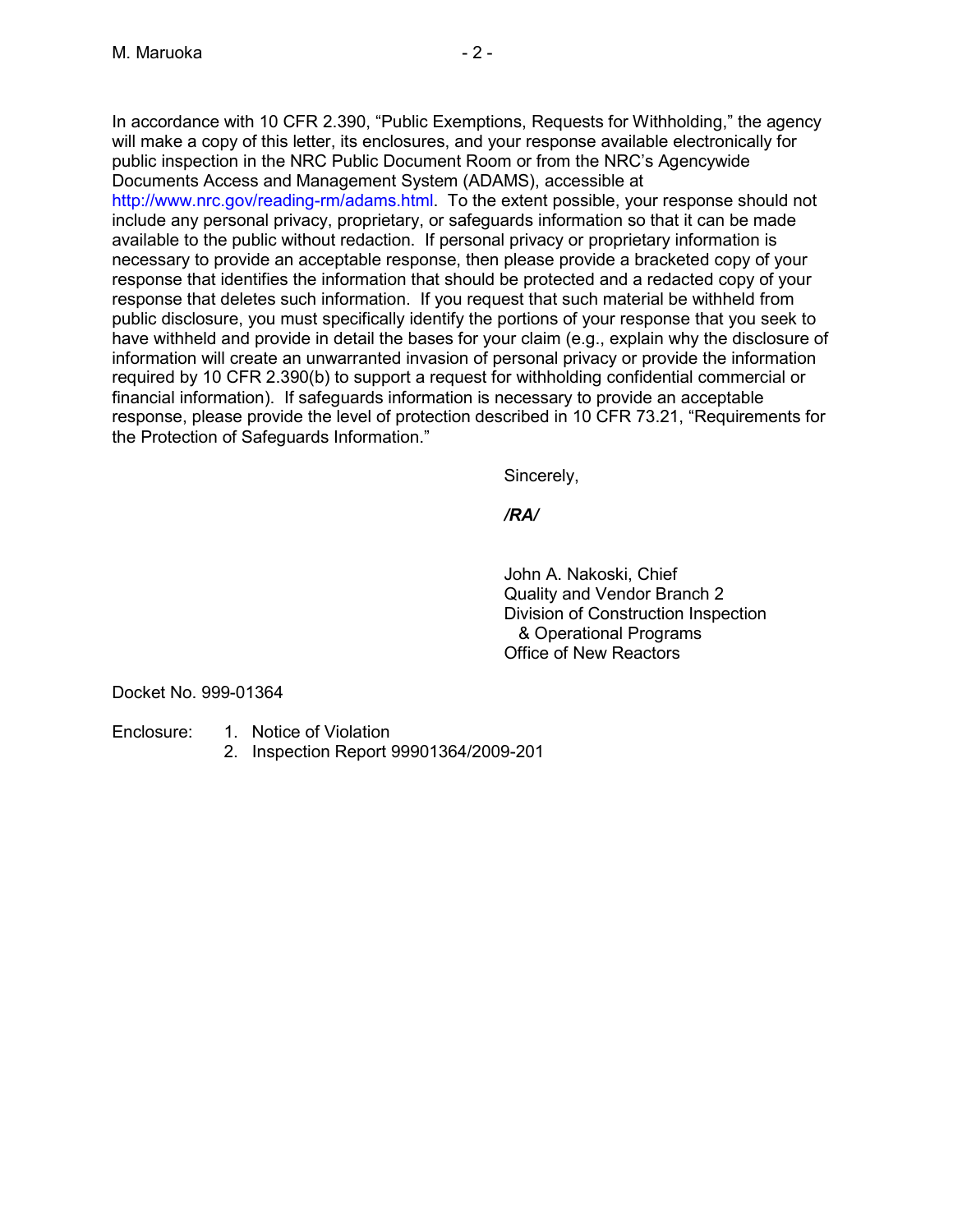In accordance with 10 CFR 2.390, "Public Exemptions, Requests for Withholding," the agency will make a copy of this letter, its enclosures, and your response available electronically for public inspection in the NRC Public Document Room or from the NRC's Agencywide Documents Access and Management System (ADAMS), accessible at http://www.nrc.gov/reading-rm/adams.html. To the extent possible, your response should not include any personal privacy, proprietary, or safeguards information so that it can be made available to the public without redaction. If personal privacy or proprietary information is necessary to provide an acceptable response, then please provide a bracketed copy of your response that identifies the information that should be protected and a redacted copy of your response that deletes such information. If you request that such material be withheld from public disclosure, you must specifically identify the portions of your response that you seek to have withheld and provide in detail the bases for your claim (e.g., explain why the disclosure of information will create an unwarranted invasion of personal privacy or provide the information required by 10 CFR 2.390(b) to support a request for withholding confidential commercial or financial information). If safeguards information is necessary to provide an acceptable response, please provide the level of protection described in 10 CFR 73.21, "Requirements for the Protection of Safeguards Information."

Sincerely,

*/RA/* 

John A. Nakoski, Chief Quality and Vendor Branch 2 Division of Construction Inspection & Operational Programs Office of New Reactors

Docket No. 999-01364

- Enclosure: 1. Notice of Violation
	- 2. Inspection Report 99901364/2009-201

DISTRIBUTION: RidsNroDcipCqvb/Cqvb **GTracy JTappert** masanobu\_maruoka@jsw.co.jp

#### ADAMS Accession No.: **ML092290864**

| <b>OFFICE</b>          | NRO/DCIP/CQVB        | NRO/DCIP/CQVB       | NRO/DCIP/CQVB     |
|------------------------|----------------------|---------------------|-------------------|
| <b>NAME</b>            | <b>ASakadales</b>    | ARiveraVarona       | YDiazCastillo     |
| <b>DATE</b><br>8/19/09 |                      | 8/24/09             | 8/18/09           |
| <b>OFFICE</b>          | RII/DCI/CIB3         | NRO/DCIP/CQVB       | NRO/DCIP/CQVB: BC |
| <b>NAME</b>            | JHeisserer (JAN for) | RMcIntyre (JAN for) | <b>JANakoski</b>  |
| <b>DATE</b>            | 8/19/09              | 8/24/09             | 8/24/09           |

# **OFFICIAL RECORD COPY**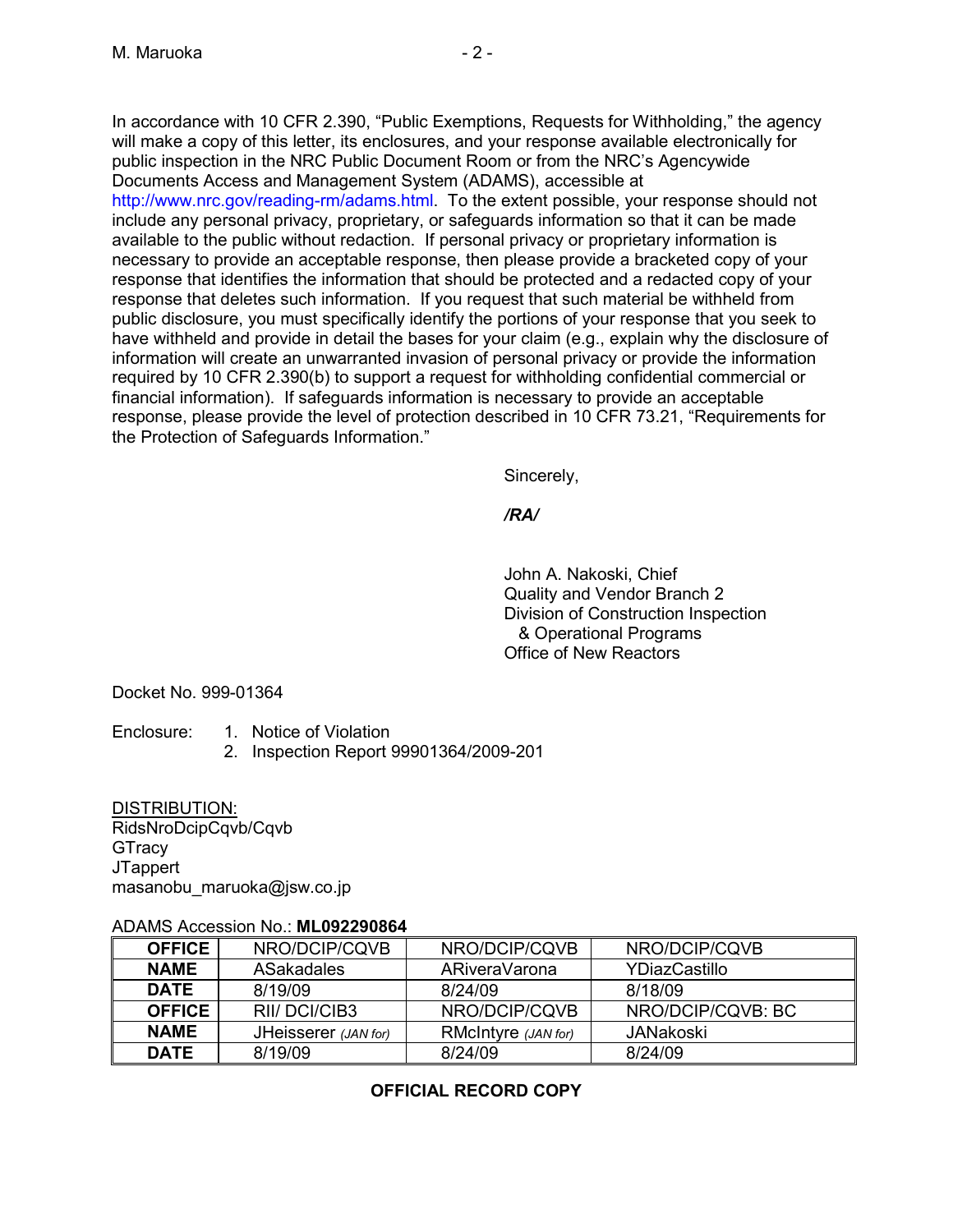#### **NOTICE OF VIOLATION**

Japan Steel Works, LTD<br>Muroran Plant Number 99901364<br>Inspection Report Number 4, Chatsumachi, Muroran Hokkaido, Japan 051-08505

Inspection Report Number 2009-201

Based on the results of a U.S. Nuclear Regulatory Commission (NRC) inspection conducted July 8-10, 2009, of activities performed at the Japan Steel Works (JSW) LTD facility at Muroran, Japan, a violation of NRC requirements was identified. In accordance with the NRC Enforcement Policy, the violation is listed below:

A. Title 10, Section 21.21, "Notification of Failure to Comply or Existence of a Defect and Its Evaluation," of the *Code of Federal Regulations* (10 CFR 21.21)*,* paragraph 21.21(a), requires, in part, that each individual, corporation, partnership, or other entity subject to 10 CFR Part 21, "Reporting of Defects and Noncompliance," shall adopt appropriate procedures to evaluate deviations and failures to comply associated with substantial safety hazards as soon as practicable.

In part, 10 CFR 21.21(d)(3)(i), requires that the responsible officer provide initial notification by facsimile to the NRC Operations Center at 301-492-8187 or by telephone at 301-951-0550, and that verification be made that the facsimile has been received by calling the NRC Operations Center.

10 CFR 21.21(d)(4), identifies specific information that shall be included in written notifications made to the NRC.

10 CFR 21.51 sets forth requirements for the maintenance of records related to 10 CFR Part 21 evaluations and notifications.

Contrary to the above, as of July 10, 2009, In-Company Standard Procedure (CSP) QA-15051, "Control Procedure of Reporting of Defects, Noncompliance, and Failures to Comply Pursuant to 10 CFR21," Revision 5, dated January 19, 2009, did not provide adequate procedural guidance to meet the requirements of 10 CFR Part 21. For example:

- 1. CSP-QA-15051 did not provide guidance for the evaluation of deviations to identify defects that could cause a substantial safety hazard that could be reportable to the NRC, as required by 10 CFR 21.21(a).
- 2. CSP-QA-15051 did not provide guidance on how to make the initial notification to the NRC if a defect is identified, nor did it provide guidance for verifying that the initial notification has been received by calling back the NRC Operations Center, as required by 10 CFR 21.21(d)(3)(i).
- 3. CSP-QA-15051 did not provide guidance for the information that shall be included in the written notification, as required by 10 CFR 21.21(d)(4).
- 4. CSP-QA-15051 did not reflect the time frames of 10 CFR 21.51 for maintenance of records.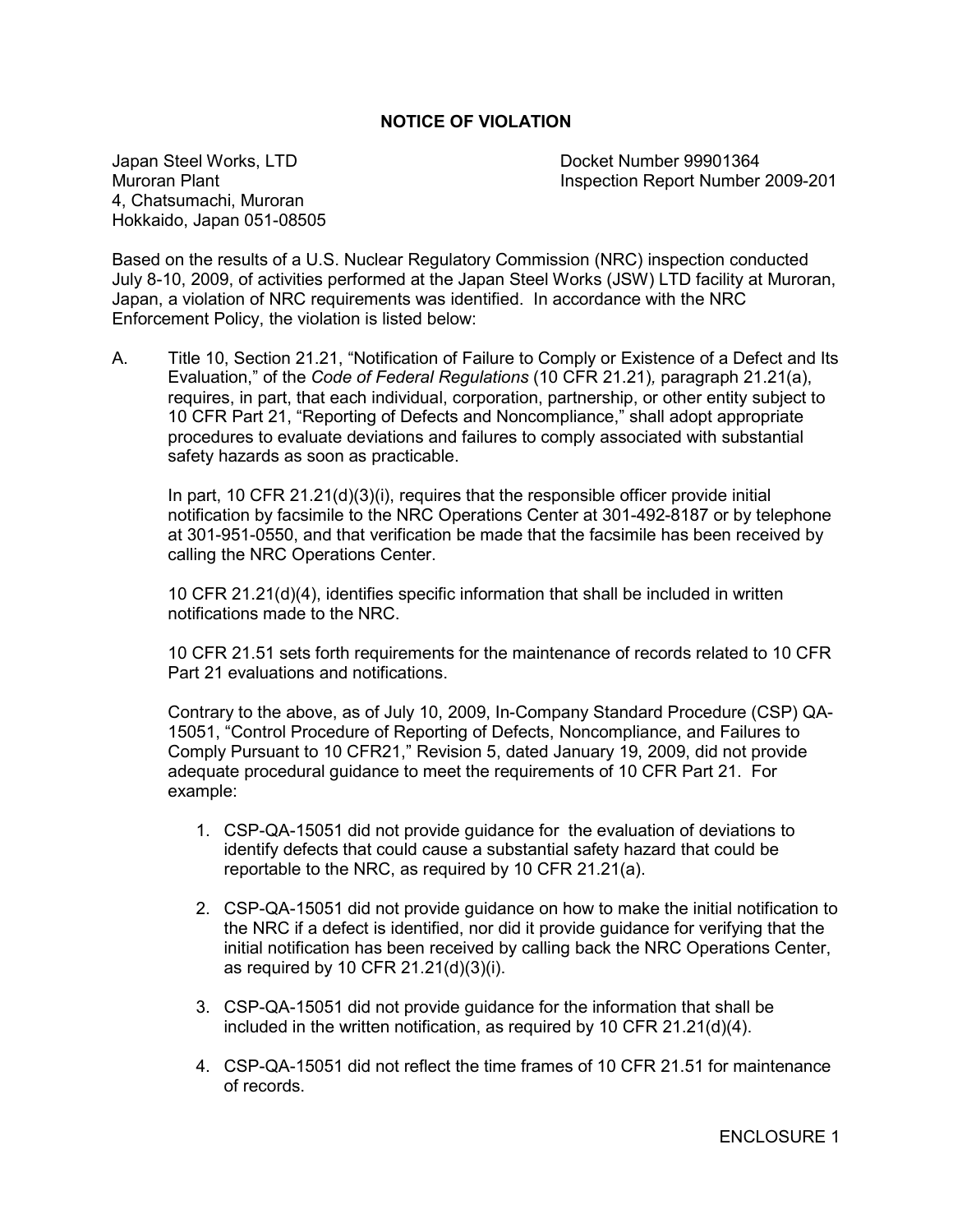These issues have been identified as Violation 99901364/2009-201-01.

This is a Severity Level IV violation (Supplement VII of the Enforcement Manual).

Pursuant to the provisions of 10 CFR 2.201, JSW is hereby required to submit a written statement or explanation to the U.S. Nuclear Regulatory Commission, ATTN: Document Control Desk, Washington, DC 20555-0001 with a copy to John A. Nakoski, Chief, Quality and Vendor Branch 2, Division of Construction Inspection and Operational Programs, Office of New Reactors, within 30 days of the date of the letter transmitting this Notice of Violation (NOV). This reply should be clearly marked as a "Reply to a Notice of Violation 99901364/2009-201-01" and should include: (1) the reason for the violation, or, if contested, the basis for disputing the violation or severity level; (2) the corrective steps that have been taken and the results achieved; (3) the corrective steps that will be taken to avoid further violations; and (4) the date when full compliance will be achieved. Your response may reference or include previous docketed correspondence, if the correspondence adequately addresses the required response. Where good cause is shown, consideration will be given to extending the response time.

If you contest this enforcement action, you should also provide a copy of your response, with the basis for your denial, to the Director, Office of Enforcement, United States Nuclear Regulatory Commission, Washington, DC 20555-0001.

Because your response will be made available electronically for public inspection in the NRC Public Document Room or from the NRC's document system (ADAMS), accessible from the NRC Web site at http://www.nrc.gov/reading-rm/adams.html, to the extent possible, it should not include any personal privacy, proprietary, or safeguards information so that it can be made available to the public without redaction. If personal privacy or proprietary information is necessary to provide an acceptable response, then please provide a bracketed copy of your response that identifies the information that should be protected and a redacted copy of your response that deletes such information. If you request withholding of such material, you must specifically identify the portions of your response that you seek to have withheld and provide in detail the bases for your claim of withholding (e.g., explain why the disclosure of information will create an unwarranted invasion of personal privacy or provide the information required by 10 CFR 2.390(b) to support a request for withholding confidential commercial or financial information). If safeguards information is necessary to provide an acceptable response, please provide the level of protection described in 10 CFR 73.21.

Dated this 24<sup>th</sup> day of August 2009.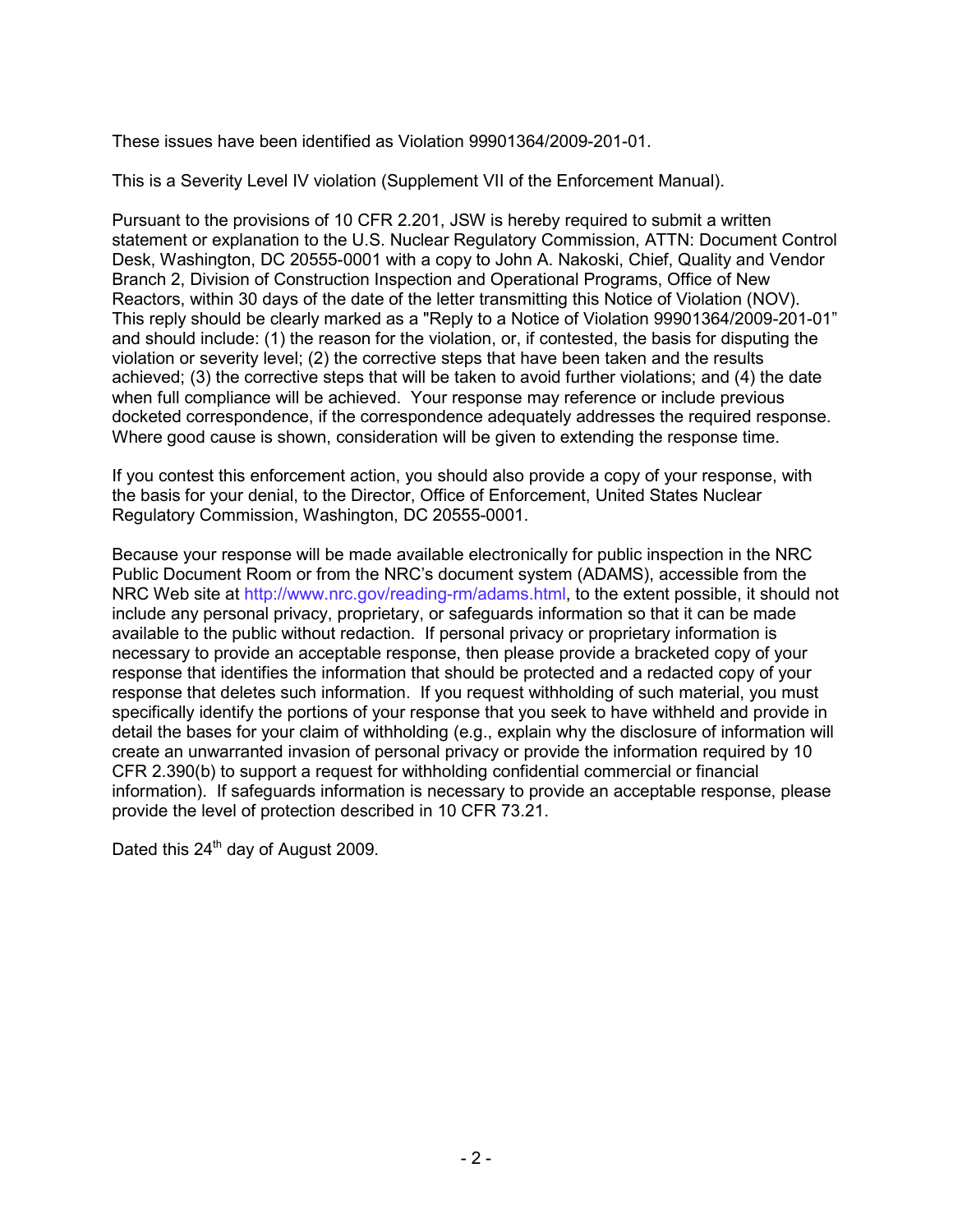#### U.S. NUCLEAR REGULATORY COMMISSION OFFICE OF NEW REACTORS DIVISION OF CONSTRUCTION INSPECTION & OPERATIONAL PROGRAMS VENDOR INSPECTION REPORT

| 99901364                                                                                                                                                                                |                                                                                                                                                                                                                                                                                                                                                                                                                                                                                                                                                                                                                                                                                                      |  |  |
|-----------------------------------------------------------------------------------------------------------------------------------------------------------------------------------------|------------------------------------------------------------------------------------------------------------------------------------------------------------------------------------------------------------------------------------------------------------------------------------------------------------------------------------------------------------------------------------------------------------------------------------------------------------------------------------------------------------------------------------------------------------------------------------------------------------------------------------------------------------------------------------------------------|--|--|
| 99901364/2009-201                                                                                                                                                                       |                                                                                                                                                                                                                                                                                                                                                                                                                                                                                                                                                                                                                                                                                                      |  |  |
| Japan Steel Works, LTD.<br>4, Chatsumachi, Muroran<br>Hokkaido, Japan 051-08505                                                                                                         |                                                                                                                                                                                                                                                                                                                                                                                                                                                                                                                                                                                                                                                                                                      |  |  |
| Vendor Contact:<br>Masanobu Maruoka<br>Deputy Manager of Quality Assurance Group<br>81 143 22 0529                                                                                      |                                                                                                                                                                                                                                                                                                                                                                                                                                                                                                                                                                                                                                                                                                      |  |  |
| reactors in the US.                                                                                                                                                                     |                                                                                                                                                                                                                                                                                                                                                                                                                                                                                                                                                                                                                                                                                                      |  |  |
| ring.                                                                                                                                                                                   |                                                                                                                                                                                                                                                                                                                                                                                                                                                                                                                                                                                                                                                                                                      |  |  |
| July 8-10, 2009                                                                                                                                                                         |                                                                                                                                                                                                                                                                                                                                                                                                                                                                                                                                                                                                                                                                                                      |  |  |
| Richard P. McIntyre, NRO/DCIP/CQVB<br>John A. Nakoski, Chief, NRO/DCIP/CQVB<br>Aida Rivera-Varona, NRO/DCIP/CQVB<br>Yamir Diaz-Castillo, NRO/DCIP/CQVB<br>Jamie Heisserer, RII/DCI/CIB3 | <b>Team Leader</b>                                                                                                                                                                                                                                                                                                                                                                                                                                                                                                                                                                                                                                                                                   |  |  |
| /RA/<br>John A. Nakoski, Chief<br>Quality & Vendor Branch 2<br>Division of Construction Inspection<br>& Operational Programs                                                            | 8/24/2009<br>Date                                                                                                                                                                                                                                                                                                                                                                                                                                                                                                                                                                                                                                                                                    |  |  |
|                                                                                                                                                                                         | The Japan Steel Works (JSW), LTD., is one of a limited number of<br>manufacturers of large steel forgings and castings that are used<br>for components such as reactor pressure vessels (RPV), RPV<br>heads, steam generators (SGs), and clad steel plates for the<br>nuclear industry worldwide. JSW provides these components to<br>the current US fleet of nuclear reactors as replacement<br>components and will be supplying these components for the new<br>During the dates of the inspection JWS performed non-destructive<br>examination activities for the fabrication of the South Texas<br>Project (STP) Units 3&4 RPV bottom head dome and bottom head<br><b>Office of New Reactors</b> |  |  |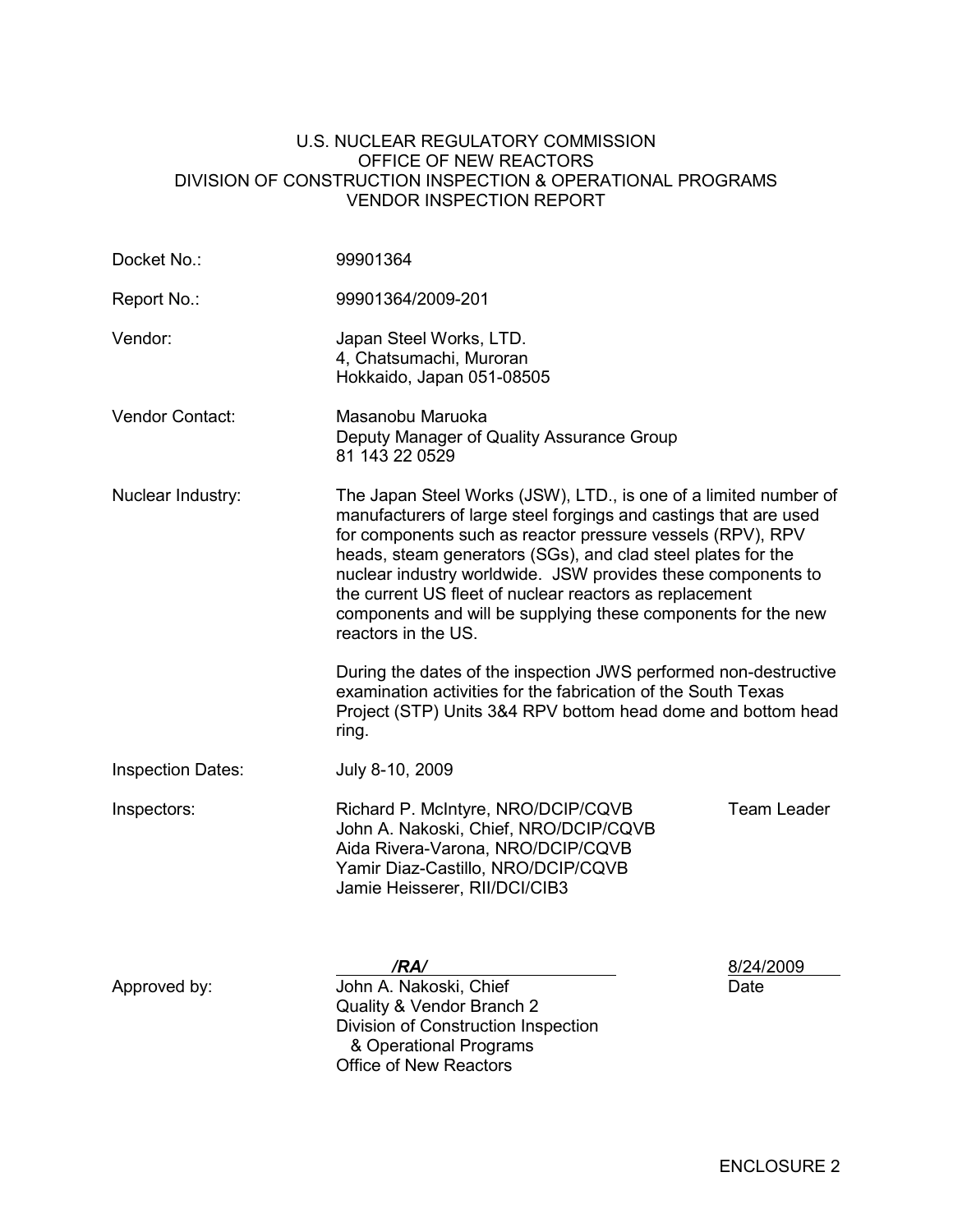## **EXECUTIVE SUMMARY**

#### Japan Steel Works 99901364/2009-201

The purpose of this U.S. Nuclear Regulatory Commission (NRC) inspection was to verify that Japan Steel Works (JSW) implemented an adequate quality assurance (QA) program that complies with the requirements of Appendix B to Title 10 of the *Code of Federal Regulations* (10 CFR) Part 50 (Appendix B), "Quality Assurance Criteria for Nuclear Power Plants and Fuel Reprocessing Plants." The inspection was also to verify that JSW implemented a program for reporting defects and nonconformances consistent with the requirements of 10 CFR Part 21, "Reporting of Defects and Noncompliance." This was a limited scope inspection during which the NRC inspectors specifically reviewed selected portions of JSW's QA program implementation, including special processes activities such as non-destructive examination (NDE), and mechanical testing conducted for the fabrication of the reactor pressure vessel (RPV) bottom head dome, and bottom head ring for South Texas Project (STP) Unit 3. The inspection was conducted at JSW's facility in Muroran, Japan.

The vendor inspection at JSW included observation by the Japanese Nuclear Regulatory Authorities (JNES) and Nuclear and Industrial Safety Agency (NISA) as part of international cooperative activities conducted under Multinational Design Evaluation Program (MDEP) initiatives to share experiences on the construction of new reactors, oversight of vendors, and modular construction techniques.

The NRC inspection bases were the following:

- 10 CFR Part 21
- Appendix B

The NRC inspectors implemented Inspection Procedure 43002, "Routine Inspections of Nuclear Vendors" and Inspection Procedure 36100, "Inspection of 10 CFR Part 21 and 50.55(e) Programs for Reporting Defects and Nonconformance," while conducting this inspection.

During the NRC inspection at JSW, daily meetings were conducted between the NRC inspectors and JSW staff to discuss observations and/or findings. The NRC inspectors also discussed ongoing inspection activities daily during the inspection to share issues with the JSW staff.

On April 2007, the NRC performed a pilot audit of the implementation of JSW's quality assurance program at JSW's facility in Muroran, Japan. The purpose of this audit was to conduct a pilot of the new vendor inspection program manual chapter and inspection procedure 43002, "Routine Inspections of Nuclear Vendors." The NRC did not identify any findings during this pilot audit.

The NRC inspection team reviewed and evaluated JSW's implementation of its 10 CFR Part 21 program for evaluating deviations and reporting of defects that could cause a substantial safety hazard. The NRC inspectors identified Violation 999-01364/2009-201-01 for JSW's failure to provide sufficient guidance to meet the 10 CFR Part 21 requirements to ensure that deviations and failures to comply are evaluated to determine whether they are associated with substantial safety hazards.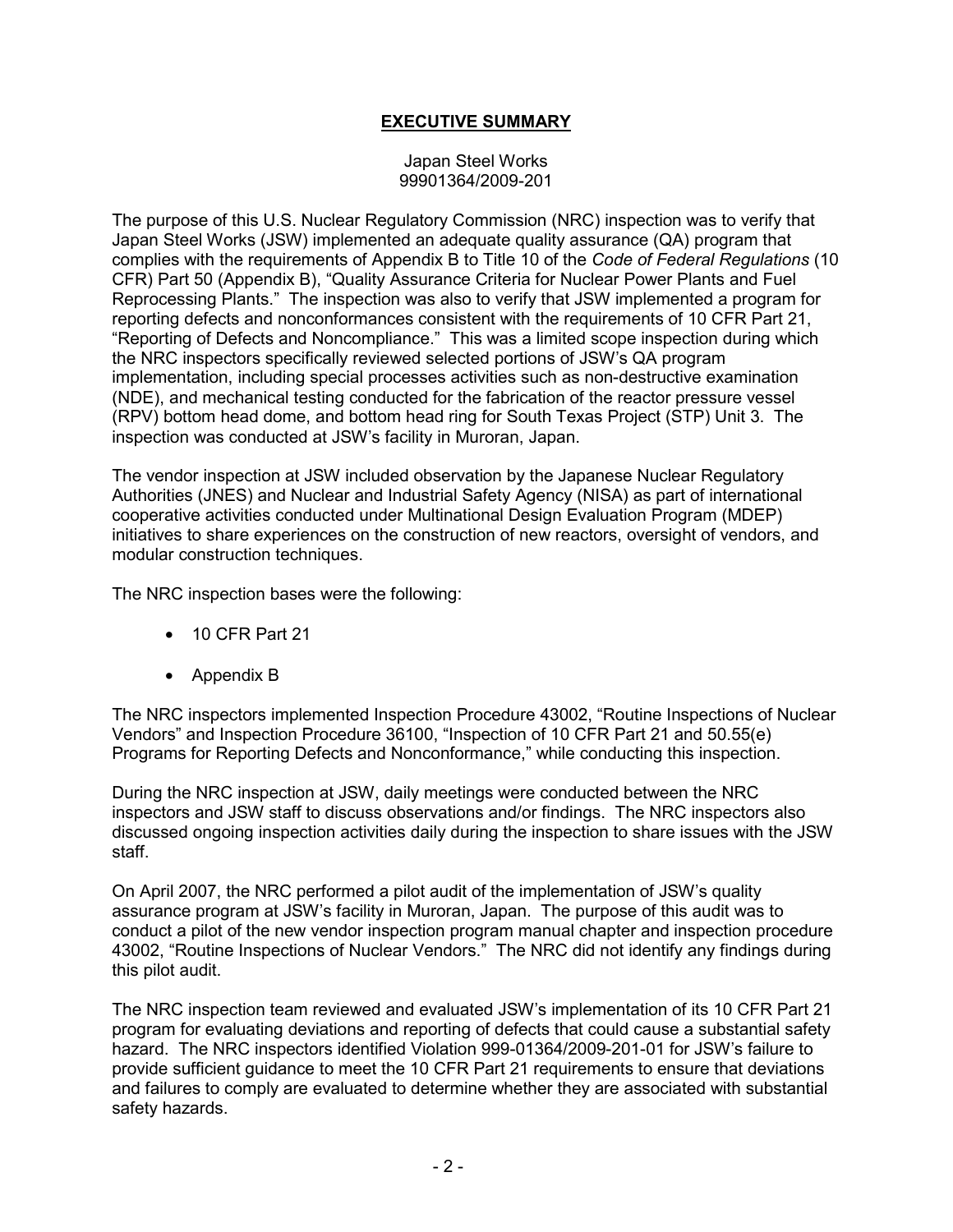The NRC inspectors also reviewed JSW's QA program and implementation activities for the control of purchased material, equipment, and services; inspections; special processes such as NDE; procurement document control; and corrective action and nonconformance activities. The NRC inspectors concluded that these portions of JSW's QA program regarding its safety-related activities were appropriately controlled and implemented.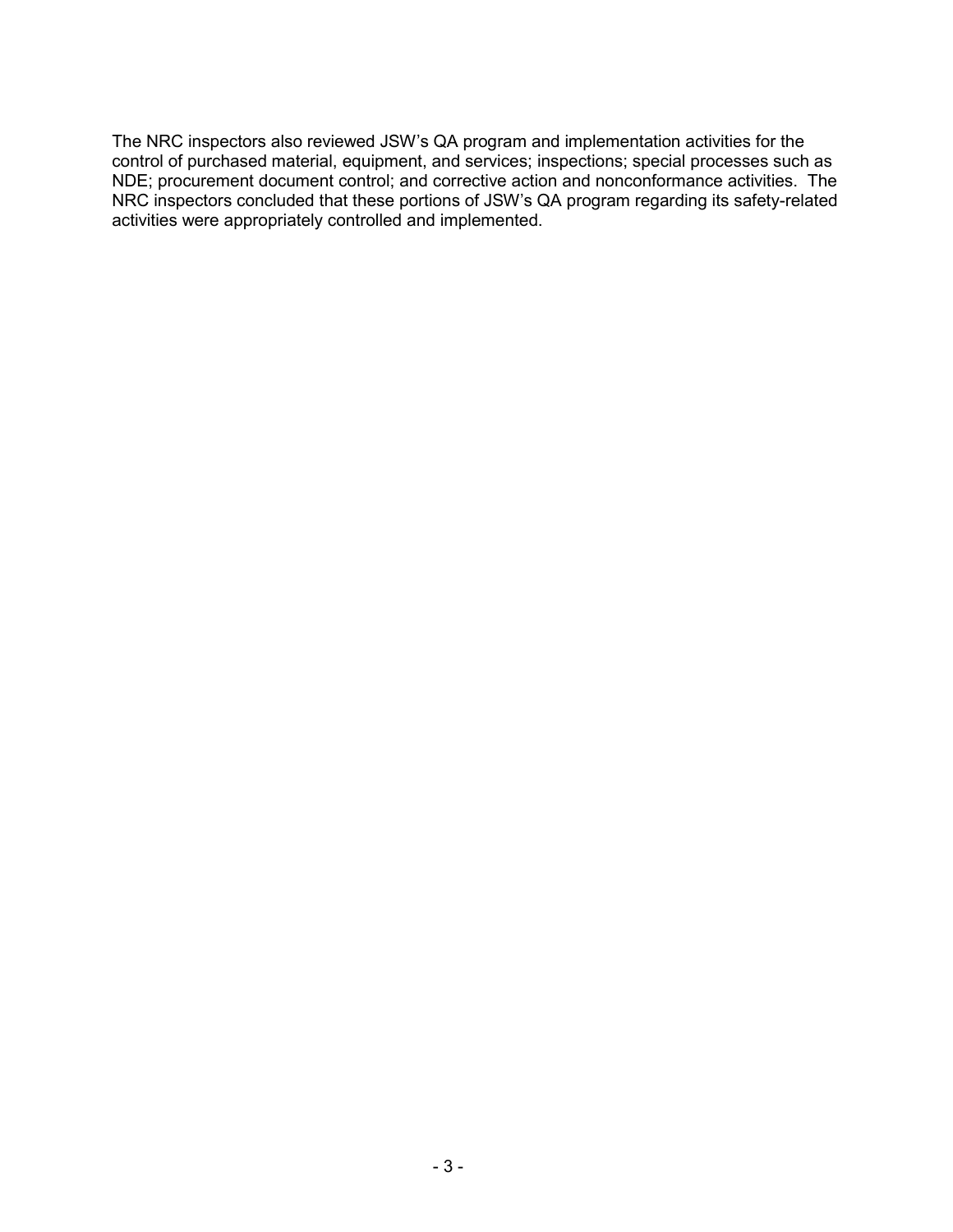# **REPORT DETAILS**

#### 1. 10 CFR Part 21 Program

#### a. Inspection Scope

The NRC inspectors reviewed JSW's policies and implementing procedures that govern the 10 CFR Part 21 program to verify compliance with the requirements of 10 CFR Part 21, "Reporting of Defects and Noncompliances." Specifically, the NRC inspectors reviewed the following procedure established by JSW:

• JSW Company Standard Procedure (CSP)-QA-15051, "Control Procedure of Reporting of Defects, Noncompliance and Failures to Comply Pursuant to 10CFR21," Revision 5, dated January 19, 2009.

Additionally, the NRC inspectors evaluated JSW's 10 CFR Part 21 postings for compliance with the requirements of 10 CFR 21.6, "Posting Requirements," and reviewed a sample of JSW's purchase orders (POs) to verify compliance with 10 CFR 21.31, "Procurement Documents."

b. Observations and Findings

#### b.1 Postings

The NRC inspectors verified that JSW had posted notices that included, (1) a copy of Section 206 of the Energy Reorganization Act of 1974; (2) a description of 10 CFR Part 21 and the JSW procedure that implements the regulation; (3) the location where the 10 CFR Part 21 regulation and implementing procedures may be examined; and (4) a notice which included the telephone number of JSW's 10 CFR Part 21 contacts (i.e., the Manager and the Deputy Manager of the Quality Assurance Group (QAG)). The NRC inspectors concluded that JSW's 10 CFR 21 postings were in compliance with the requirements of 10 CFR 21.6.

#### b.2 10 CFR Part 21 Procedure and Implementation

CSP-QA-15051 identified JSW personnel responsibilities for the identification, control, documentation, and resolution of conditions adverse to quality and outlines the process used for the reporting of defects and noncompliance discovered by JSW or reported to JSW by its suppliers or customers. During the review of the procedure, the NRC inspectors found that the procedure did not contain adequate guidance for meeting certain requirements of 10 CFR Part 21. Specifically, although Step 6.2 of CSP-QA-15051 states that the QAG Manager shall be responsible for evaluating nonconformities and associated notifications, the procedure did not contain guidance for evaluating deviations for identifying defects that could cause a substantial safety hazard that could be reportable to the NRC. Further, JSW's QAG Manager informed the NRC inspectors that JSW had not performed any 10 CFR Part 21 evaluations.

CSP-QA-15051 also failed to address all the requirements of 10 CFR Part 21.21 because, although the procedure included the timeliness requirements for submitting the initial and written notifications, it did not include guidance on how the initial notification should be made, or for verifying that the initial notification had been received by calling the NRC Operations Center in accordance with 10 CFR Part 21.21(a)(3)(d)(i). Furthermore, the procedure did not specify the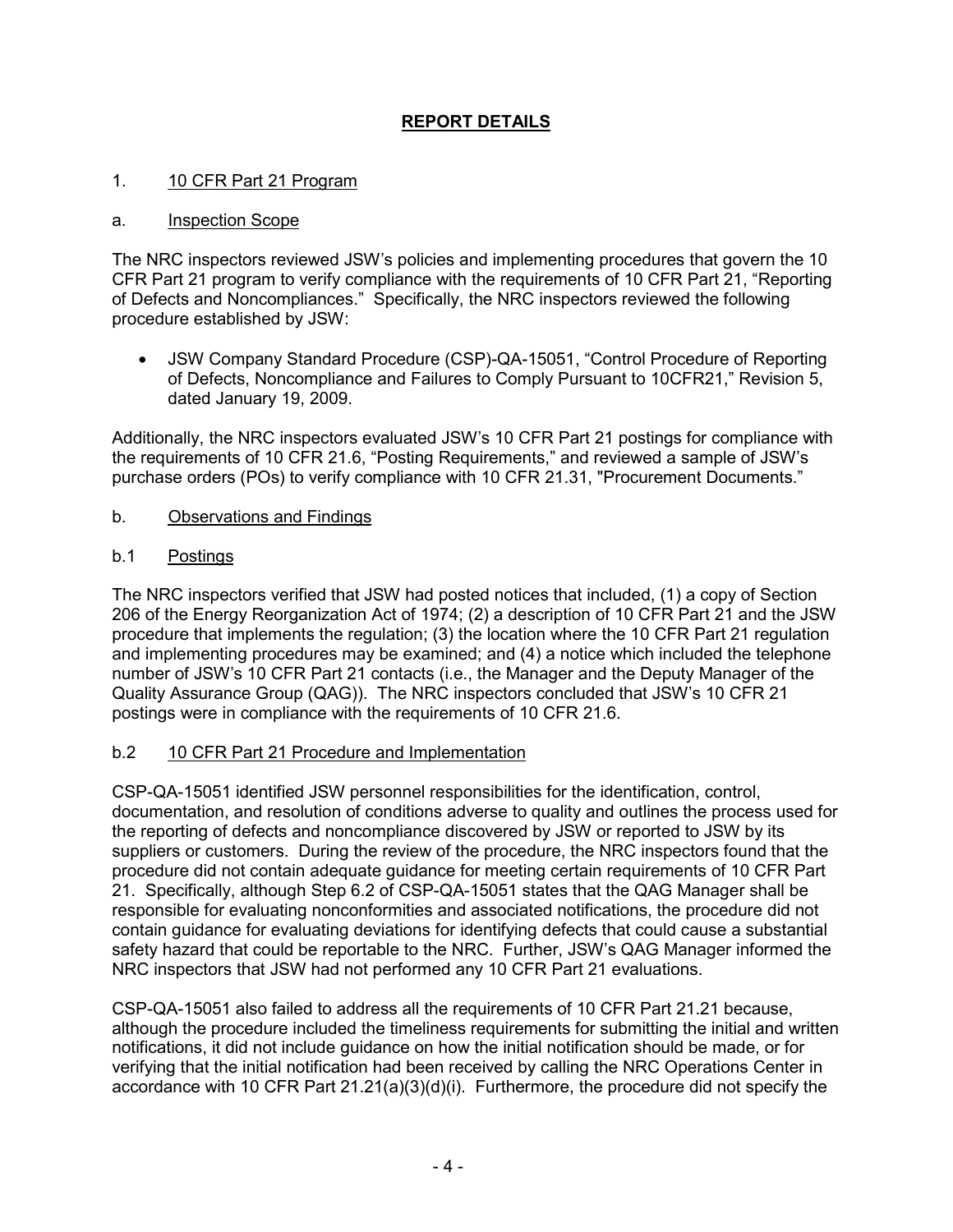information that shall be included in the written notification as required by 10 CFR Part 21.21(d)(4).

The NRC inspectors also found that CSP-QA-15051 did not reflect the time frames of 10 CFR Part 21.51 for maintenance of records. Specifically, the procedure did not include the requirement that (1) suppliers of basic components retain any notifications sent to purchasers and affected licensees for a minimum of five years after the date of notification and; (2) that suppliers of basic components retain a record of the purchasers of basic components for ten years after delivery of the basic component or service associated with a basic component.

JSW's failure to translate the requirements of 10 CFR Part 21 into CSP-QA-15051 has been identified as Violation 99901364/2009-201-01.

# b.3 Purchase Orders (POs)

The NRC inspectors reviewed a sample of JSW's POs to verify that JSW had implemented a program consistent with the requirements described in 10 CFR 21.31 regarding specifying the applicability of 10 CFR Part 21 in its POs for basic components. The inspectors verified that JSW imposed the requirements of 10 CFR Part 21 on its qualified suppliers having programs meeting the requirements of Appendix B.

## c. Conclusions

The inspectors identified one violation of 10 CFR Part 21. Violation 99901364/2009-201-01 was cited because CSP-QA-15051 failed to adequately provide guidance to ensure that deviations and failures to comply are evaluated to determine whether they are associated with substantial safety hazards, in accordance with 10 CFR Part 21. With the exception of the violation noted above, the inspectors concluded that JSW's 10 CFR Part 21 program is consistent with regulatory requirements and effectively implemented.

## 2. Order Entry and Fabrication

## a. Inspection Scope

The NRC inspectors evaluated a sample of JSW's job packages, including the purchase order specifications for the bottom head ring and bottom head dome of the proposed Advanced Boiling Water Reactor (ABWR) for STP Unit 3. The inspectors also reviewed the JSW fabrication specifications and Certified Material Test Reports (CMTRs) for these components. The procedures, documents, and records reviewed within the scope of the inspection in this area included:

- Manufacturing Specification for Bottom Head Dome, N-7907-10, Revision 2, dated September 30, 2008. (JSW Job No. FN7-3024).
- Manufacturing Specification for Bottom Head Ring, N-7908-10, Revision 3, dated September 30, 2008. (JSW Job No. FN7-3025).
- IHI Procurement Specification for Bottom Head Forgings for STP-3 Reactor Pressure Vessel, 5501633-016H001, Revision 7. (JSW Job Nos. FN7-3024 and FN7-3025).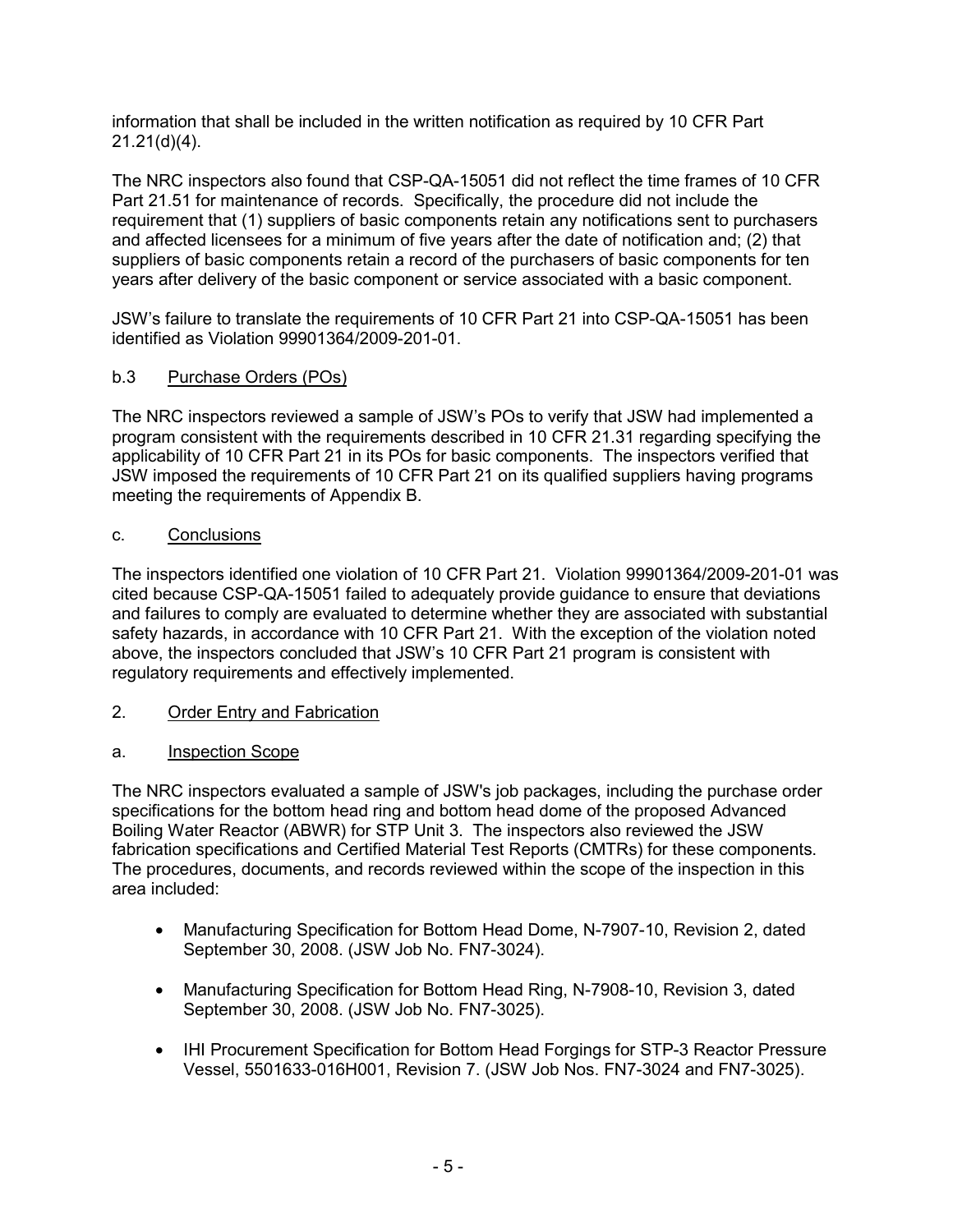- Heat Analysis Report IR Number 7025-1-1-2A, dated May 12, 2008 for IHI Part # 113-A01-020 (JSW Job No. FN7-3025).
- Heat Analysis Report IR Number 7024-1-1-2A, dated October 3, 2008 for IHI Part # 113-A01-021 (JSW Job No. FN7-3024).
- Certified Material Test Report, Nikko Inspection Service Co. LTD, Document No. MET-09-098, dated July 9, 2009 (JSW Job No. FN7-3025).

#### b. Observations and Findings

During their review, the NRC inspectors verified that the material specifications required by the IHI procurement specification for the STP Unit 3 bottom head ring and bottom head dome were translated into the JSW fabrication specifications. The inspectors further verified that those requirements met the American Society of Mechanical Engineers (ASME) code material specifications, as included in the NRC ABWR certified design, Revision 0. Furthermore, the inspectors verified that the chemical analysis included in CMTR MET-09-098 was within the range specified in ASME standard material specification (SA-508) and the additional restrictions included in IHI Procurement Specification 5501633-016H001.

Section 2.1.1 of the ABWR certified design contains the principal design bases and principal design characteristics that are referenced in the design certification rule for the reactor pressure vessel (RPV) system and internals. Table 2.1.1.d, "Reactor Pressure Vessel System," contains fabrication and examination requirements for the RPV and internals. The inspectors verified, by visual observations, physical examinations, and review of records that special processes and testing activities are consistent with design description commitments contained in the ABWR certified design. This activity is associated with the Inspections, Tests, Analyses and Acceptance Criteria (ITAAC) 2.01.01.04 from Revision 0 of the certified ABWR design.

#### c. Conclusions

The NRC inspectors concluded that the requirements set forth in the customer purchase specifications were effectively translated into fabrication specifications and that JSW verified those requirements through the results of the CMTR.

3. Control of Special Processes

#### a. Inspection Scope

The NRC inspectors evaluated ongoing activities such as NDE, mechanical testing, and sampled the fabrication of long-lead items for United States new reactor components. These included: the bottom head ring, bottom head dome, shell course 3, and shell flange of the ABWR RPV for STP Unit 3; the bottom head ring and bottom head dome of the ABWR RPV for STP Unit 4; the steam generator channel heads 1 and 2 and steam generator tube sheet of the AP1000 for Vogtle Unit 3; and the steam generator tube sheet 3 for the Evolutionary Power Reactor (EPR) at Calvert Cliffs. See Attachment 2 for a listing of component numbers and heat numbers for each component observed by the NRC inspectors.

The NRC inspectors reviewed test documentation for NDE activities including a liquid penetrant (PT) examination for the STP Unit 3 bottom head dome, ultrasonic testing (UT) for the STP Unit 3 bottom head ring and the reactor vessel transition ring for the AP1000. The inspectors also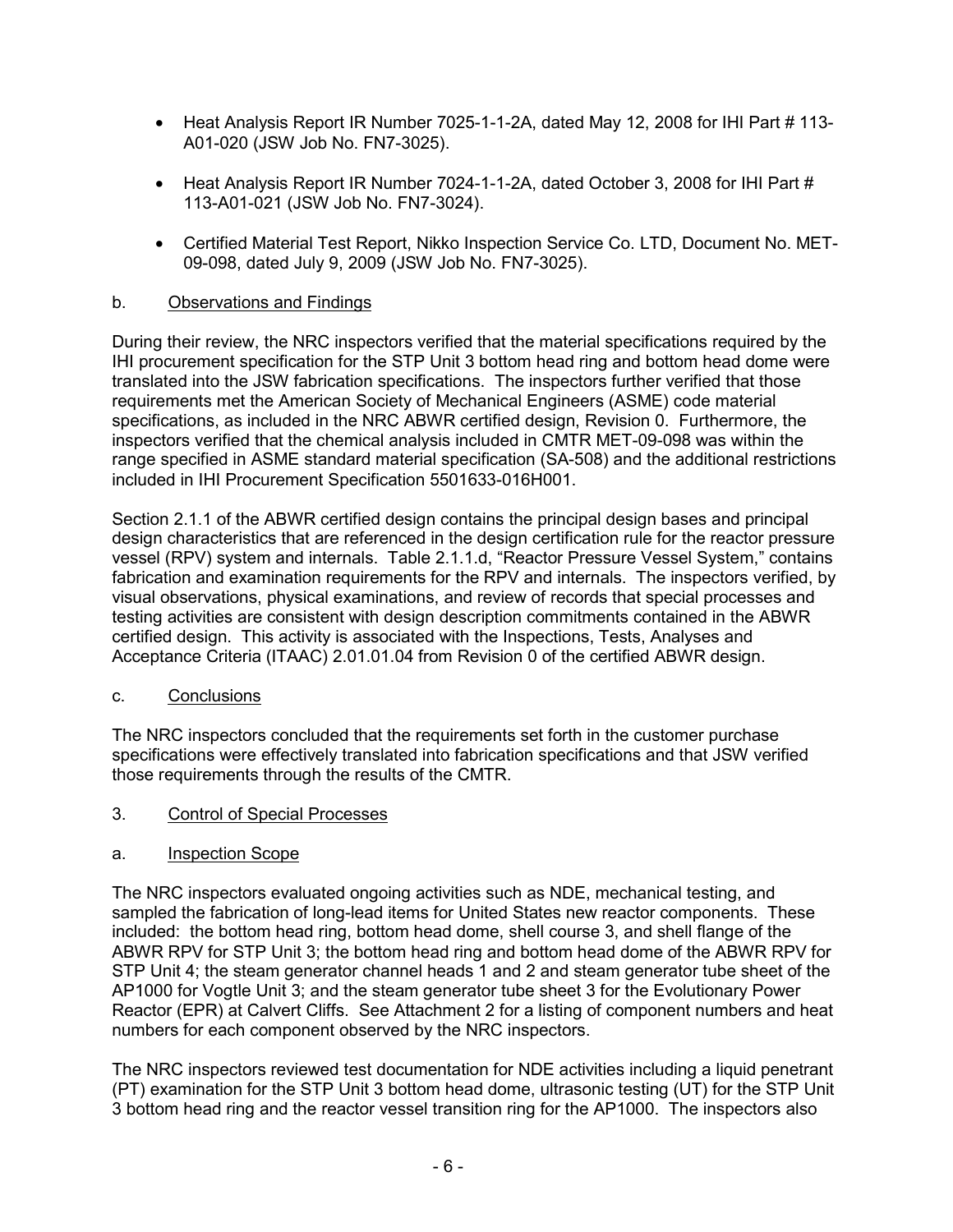reviewed test documentation for magnetic particle (MT) examinations for the STP Unit 3 bottom head dome and the transition ring for the AP1000 at two different fabrication stages; for the base material after quenching and tempering, and for the configuration at delivery.

After reviewing the applicable NDE procedures and process control check lists (PCCLs), the NRC inspectors observed JSW inspectors conducting MT on the STP Unit 3 bottom head dome and UT on the STP Unit 3 bottom head ring. The NRC inspectors reviewed the qualifications records for the NDE examiners, calibration records for the NDE equipment used, and the final examination records.

The NRC inspectors also witnessed mechanical testing of materials for the STP Unit 3 bottom head ring, including tensile testing, drop-weight testing, and Charpy V-notch testing and reviewed records associated with those activities. These records included the applicable procedures for each test method and calibration records for all equipment used.

The procedures, documents, and records reviewed within the scope of the inspection in this area included:

- Process Control Check List for Bottom Head Ring, dated April 23, 2008. (JSW Job No. FN7-3025.)
- Process Control Check List for Bottom Head Dome, dated September 5, 2008. (JSW Job No. FN7-3024).
- N-7908-30, "Ultrasonic Examination Procedure for Bottom Head Ring," Revision 3, dated April 16, 2009. (JSW Job No. FN7-3025).
- N-7907-40, "Magnetic Particle and Liquid Penetrant Examination Procedure for Bottom Head Dome," Revision 2, dated May 19, 2009. (JSW Job No. FN7-3024).
- N-7920-40, "Magnetic Particle Examination Procedure for Transition Ring," Revision 2, dated March 3, 2009. (JSW Job No. FN7-3043).
- Drawing N149513-1, STP-3 Shell Course 3 overview. (JSW Job No. FN7-3026).
- Drawing N149513-M1, STP-3 Shell Course 3 including sampling locations. (JSW Job No. FN7-3026).
- CSP-MS-61181, "Calibration Procedure in Accordance with ASME Code of Ultrasonic Examination Instrument," Revision 20, dated July 1, 2009.
- CSP-MS-61086, "Maintenance Procedure of Magnetic Particle Examination Equipment," Revision 23, dated October 17, 2007.
- UT Report 7025-1-25-1, dated June 26, 2009, Configuration at Delivery. (JSW Job No. FN7-3025) NOTE: This is an exam conducted prior to the customer witness exam. JSW's practice is to conduct full NDE prior to the customer witness points.
- UT Report 7025-1-25-1, dated July 9, 2009, Configuration at Delivery. (JSW Job No. FN7-3025) (JSW Spec. No N-7908-30; Customer Spec No. 016H001). NOTE: This is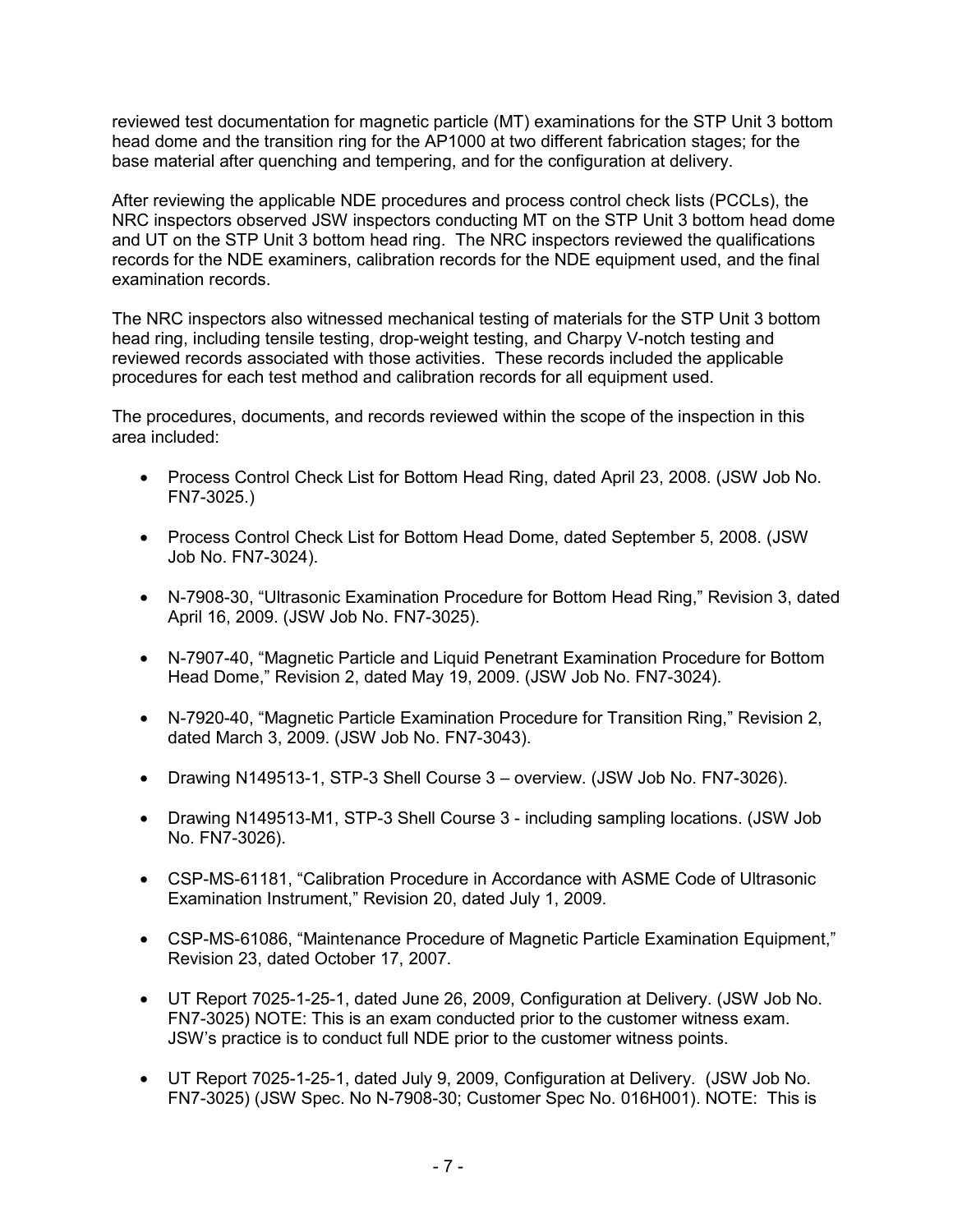the exam that was witnessed by the customers (Toshiba, IHI and STP) and NRC inspectors.

- UT Report 7043-1-16A, dated May 7, 2009, After Final Machining for Bottom End Portion and Outer Surface After QT. NOTE: This was a re-issued report from the original testing of February 27, 2009 to verify that a change from JSW Spec Revision 2 to Revision 3 did not impact the results of the UT exam. (JSW Job No. FN7-3043).
- MT Report 7024-1-27-2 (FN7-3024), dated June 30, 2009, Configuration at Delivery. (JSW Job No. FN7-3024) NOTE: This is an exam conducted prior to the customer witness exam.
- MT Report 7043-1-14, dated February 16, 2009, After Final Machining for Top End Portion and Inner Surface after QT. (JSW Job No. FN7-3043).
- MT Report 7043-1-18-1, dated March 18, 2009, Configuration at Delivery (JSW Job No. FN7-3043).
- PT Report 7024-1-27-3, dated July 1, 2009, Configuration at Delivery. (JSW Job No. FN7-3024) NOTE: This is an exam conducted prior to the customer witness exam.
- PT Report 7024-1-27-3, dated July 8, 2009, Configuration at Delivery. (JSW Job No. FN7-3024) NOTE: This is the exam that was witnessed by the customers (Toshiba, IHI and STP).
- Calibration records for dimensional measuring equipment, such as micrometers, calipers, etc.: H578, N235, R-5, L-1, S-1 used to verify sample dimensions for tensile, Charpy V-notch and drop-weight test samples from the STP Unit 3 RPV bottom head ring (JSW Job No. FN7-3025).
- CSP-IS-90001, "Training, Qualification and Certification of Nondestructive Examination Personnel," Revision 38, dated December 28, 2008.

## b. Observations and Findings

#### b1. Nondestructive Examination

The NRC inspectors reviewed MT, PT and UT procedures and the associated examination records to verify that, for the items reviewed, the essential requirements of ASME Section V, "Nondestructive Examination" for procedures and test records were met. The NRC inspectors witnessed the MT examination on the STP-3 bottom head dome and the UT examination on the STP-3 bottom head ring and observed that the examinations were conducted in accordance with approved procedures by personnel qualified in accordance with CSP-IS-90001.

Section 2.1.1 of the ABWR certified design contains the principal design bases and principal design characteristics that are referenced in the design certification rule for the reactor pressure vessel (RPV) system and internals. Table 2.1.1.d, "Reactor Pressure Vessel System," contains fabrication and examination requirements for the RPV and internals. The inspectors verified, by visual observations, physical examinations, and review of records that special processes and testing activities are consistent with design description commitments contained in the ABWR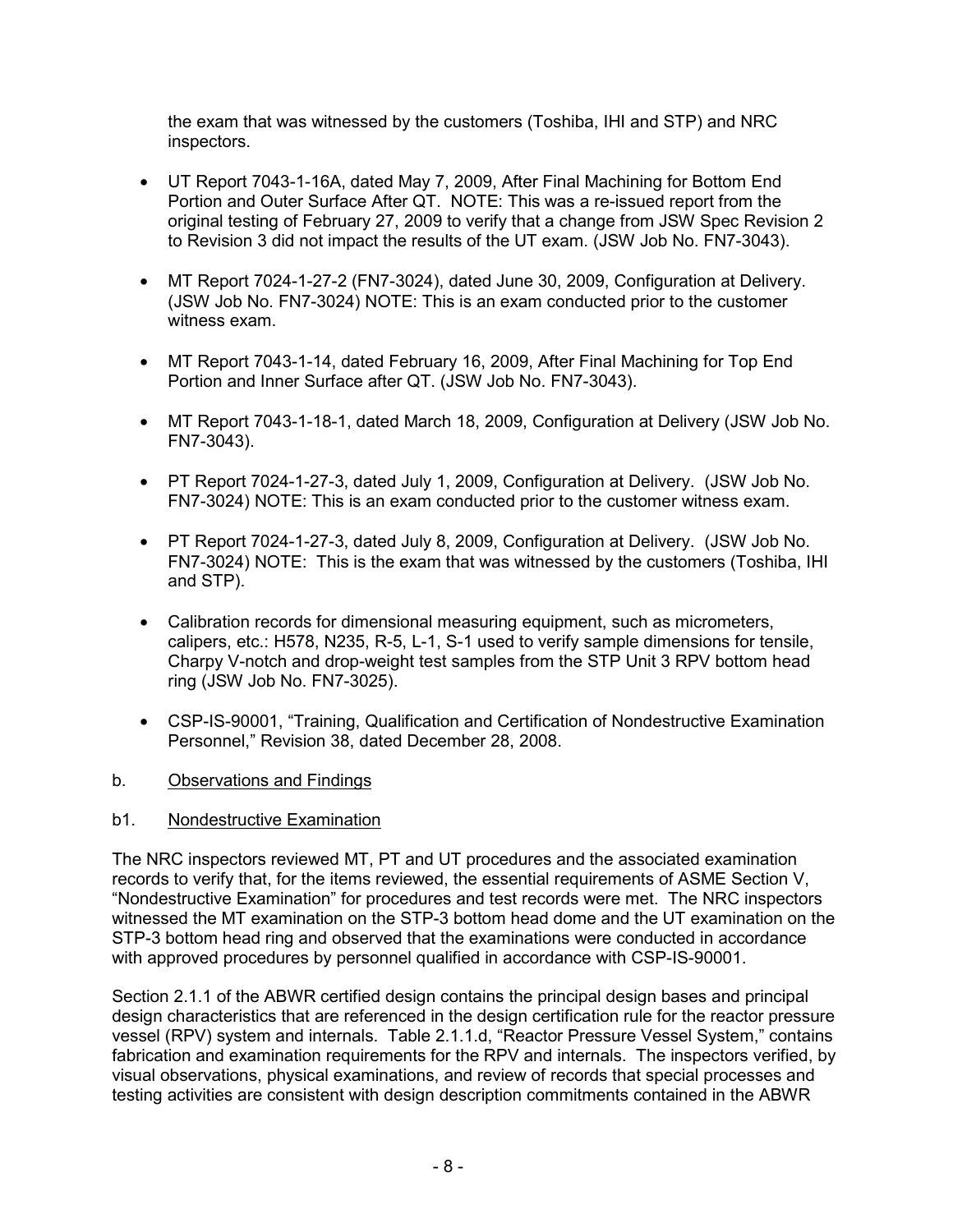certified design. This activity is associated with the ITAAC 2.01.01.05 from Revision 0 of the certified ABWR design.

# b2. Mechanical Testing

The NRC inspectors reviewed the procedures for tensile testing, Charpy V-notch testing and drop-weight testing and verified that the tests witnessed were conducted in accordance with the approved procedures. The NRC inspectors also verified that the tests witnessed were conducted in accordance with the applicable codes and standards. The NRC inspectors also witnessed mechanical tests, to verify that the dimensions of the samples met the requirements of ASME SA-370, "Test Methods and Definitions for Mechanical Testing of Steel Products," (identical with ASTM A 370) for the Charpy V-notch and tensile testing, and ASTM E-208, "Standard Test Method for Conducting Drop-Weight Test to Determine Nil-Ductility Transition Temperature of Ferritic Steels," for the drop-weight test, and that the sample markings were consistent with the sample locations indicated on the fabrication drawings. The inspectors also reviewed drawings N149513-1 and N149513-M1 for STP-3 shell course 3, the core beltline region, and verified that the test sampling plan was in accordance with code and design requirements for the materials surveillance program.

The inspectors also reviewed calibration records of the measuring and test equipment (M&TE) associated with the witnessed mechanical testing to verify that the equipment was calibrated, adjusted and maintained at the appropriate intervals as prescribed by procedures and code requirements.

Section 2.1.1 of the ABWR certified design contains the principal design bases and principal design characteristics that are referenced in the design certification rule for the reactor pressure vessel (RPV) system and internals. Table 2.1.1.d, "Reactor Pressure Vessel System," contains fabrication and examination requirements for the RPV and internals. The inspectors verified, by visual observations, physical examinations, and review of records that special processes and testing activities are consistent with design description commitments contained in the ABWR certified design. These activities were associated with ITAACs 2.01.01.05 and 2.01.01.06 from Revision 0 of the certified ABWR design.

## c. Conclusions

The NRC inspectors concluded that JSW has established appropriate and effective means to control fabrication activities and special processes such as NDE and mechanical testing for supply of reactor pressure vessel components.

Based on a limited review of JSW procedures and test documentation, direct observations of NDE activities, and interviews with JSW personnel, the NRC inspectors determined that the JSW fabrication and special process procedures were effectively implemented by qualified personnel, using qualified equipment and processes.

- 4. Control of Purchased Material, Equipment, and Services
- a. Inspection Scope

The NRC inspectors reviewed JSW's QA program and related implementing procedures that govern the control of purchased material, equipment, and services. The NRC inspectors also reviewed the qualified vendor list (QVL) and a sample of sub-supplier audits performed by JSW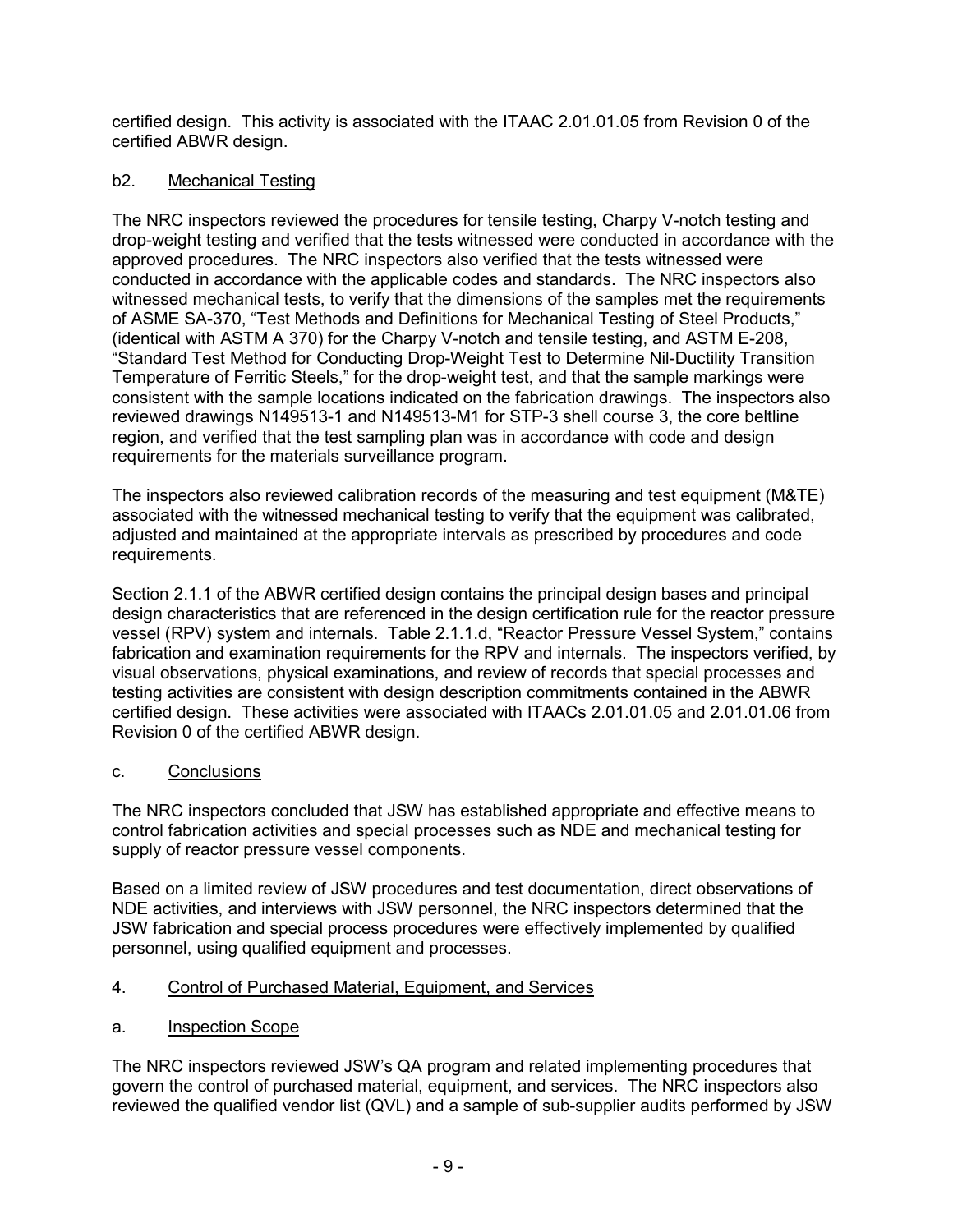for safety related suppliers to determine compliance with Appendix B, Criterion VI, "Control of Purchased Material, Equipment, and Services."

- JSW QAM Section 4, "Procurement Document Control," Issue No. 3, Rev. No. 1, April 12, 2007.
- JSW QAM Section 7, "Control of Purchased Materials and Services," Issue No. 3, Rev. No. 1, April 12, 2007.
- CSP-PR-15006, "Qualification of Vendors," Revision 24, dated February 18, 2008.
- CSP-PR-15008, "Survey and Audit of Vendors," Revision, 22, dated September 19, 2007.
- NQ-11108, "Qualified Vendor List for Fabrication of Items and Manufacturing of Materials," Revision 96, dated June 10, 2009.

#### b. Observations and Findings

The inspectors reviewed the JSW QAM sections relative to the support of control of suppliers and supplier qualification. QAM Section 4, "Procurement Document Control," described the processes for vendor qualification, performing vendor audits, processing procurement documents, and for issuing purchase orders to vendors for purchase of materials.

Section 7, "Control of Purchased Materials and Services," of the QAM described the process for conducting source verification activities at vendor facilities that do not hold appropriate QSC and have not had their performance evaluated, but, have been qualified by JSW. As an additional quality check from approved suppliers of this material, JSW performs source verification for the supply of welding material prior to delivery. This additional requirement is documented as a note on NQ-11108, list of qualified vendors. The remainder of this procedure was related to activities such as receipt inspection, final acceptance of materials or services, storage and release of materials including separate specifics for welding materials.

The inspectors also reviewed the procedures that support procurement control including CSP-PR-15006. This procedure described the process for the qualification of vendors who furnish materials, parts or services which are used by JSW for the manufacture of materials and items for nuclear facilities. It included the qualification basis, for vendors of: raw materials; code materials; subcontracted services inspection services; and calibration services and also describes the acceptance/qualification requirements.

CSP-PR-15006 also referenced CSP-PR-15008 that described the survey and audit process used by JSW for qualification of vendors who furnish semi-finished or finished material items or services which are required to meet ASME Section III Code requirements. This CSP required that (1) audits be performed by qualified lead auditors; (2) follow the annual audit schedule; (3) prepare a "Nuclear audit plan," (4) utilize the "Survey/Audit checklist for Subcontractor or Inspection Service" to document the audit review; and (5) document the audit results in the "Report of Quality Assurance system Survey/ Audit."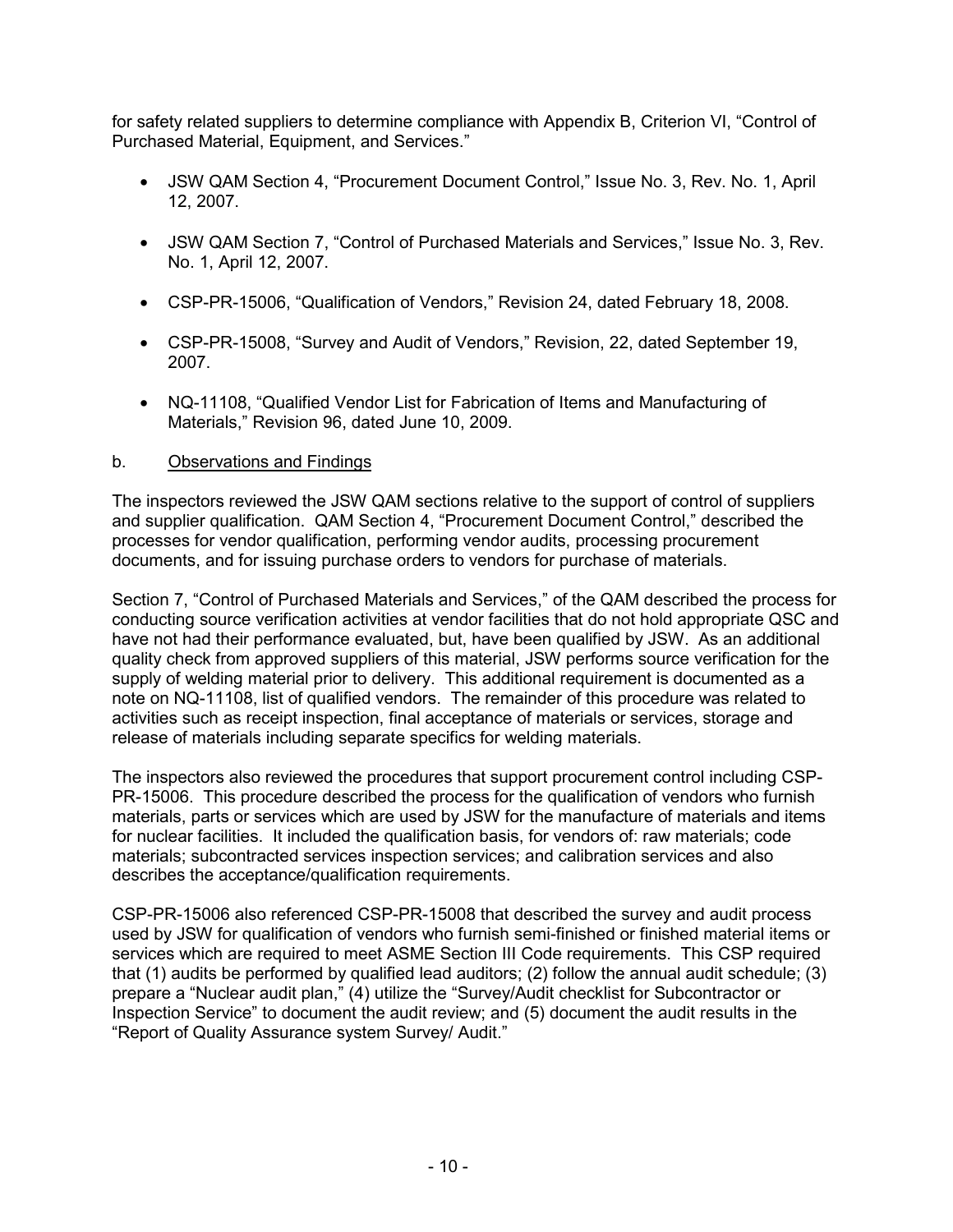## b1. Maintenance of the Qualified Vendor List

The inspectors reviewed standard specification NQ-11108, according to CSP-PR-15006, to identify a sample of vendors for review of their procurement and audit documentation. This QVL included two vendors that supply nuclear materials, Nippon welding Rod Co, Ltd and Kobe Steel welding Co. Both provided various welding products such as bare stainless steel welding electrodes, covered electrodes, weld rods, strip electrodes and welding flux. The QVL also included: three vendors of services such as welders or weld operators, NDE inspectors, dimensional inspection, mechanical testing and chemical analysis; four vendors who provide machining services; and six vendors who provide calibration services. The JSW QVL was current for audit performance dates identified on the vendors list.

## b2. Review of Vendor Survey and Audit Reports

The inspectors reviewed a sample of audits performed by JSW for the supply weld material and a sample of providers of commercial calibration services. The NRC staff reviewed the audit plan and checklist for the welding material supplier and the JSW audit report of the welding supplier dated December 14, 2006. Based on the review of these audits no issued were identified related to vendor audits and surveys.

## c. Conclusions

The NRC inspectors determined through a review of selected POs, JSW's QVL and external vendor audits to sub-suppliers, that JSW is implementing a process for the control of purchased material, equipment and services consistent with the regulatory requirements of Criterion VII of Appendix B. The NRC inspectors concluded that policies and procedures governing the control, issuance and revision of safety significant POs and JSW's effectiveness in implementing these requirements satisfied the applicable requirements of Appendix B.

## 4. Test Control

## a. Inspection Scope

The NRC inspectors reviewed JSW's QAM and applicable implementing policies and procedures for the control of test programs that are performed to demonstrate that the applicable item will perform satisfactorily in service to assess compliance with the requirements of Criterion XI, "Test Control," of Appendix B; and to Basic Requirement 11, "Test Control," of ASME NQA-1-1994. The NRC inspectors observed the conduct of the tensile testing, drop weight testing, and Charpy V-notch testing of the STP Unit 3 RPV bottom head ring. Additionally, the NRC inspectors reviewed a sample of procedures used to conduct the tensile and drop weight testing. The NRC inspectors compared this limited sample of completed test records to the requirements of the applicable Code, the purchase orders and material specifications.

The procedures, documents, and records reviewed within the scope of the inspection in this area included:

- JSW QAM Section 11, "Test Control," Issue No. 3, Revision 1, dated April 12, 2007.
- Shop Standard Procedure (SSP) SSP-IS-61304 used for setup and conducting tensile testing properties of materials, Revision 13, dated September 1, 2008.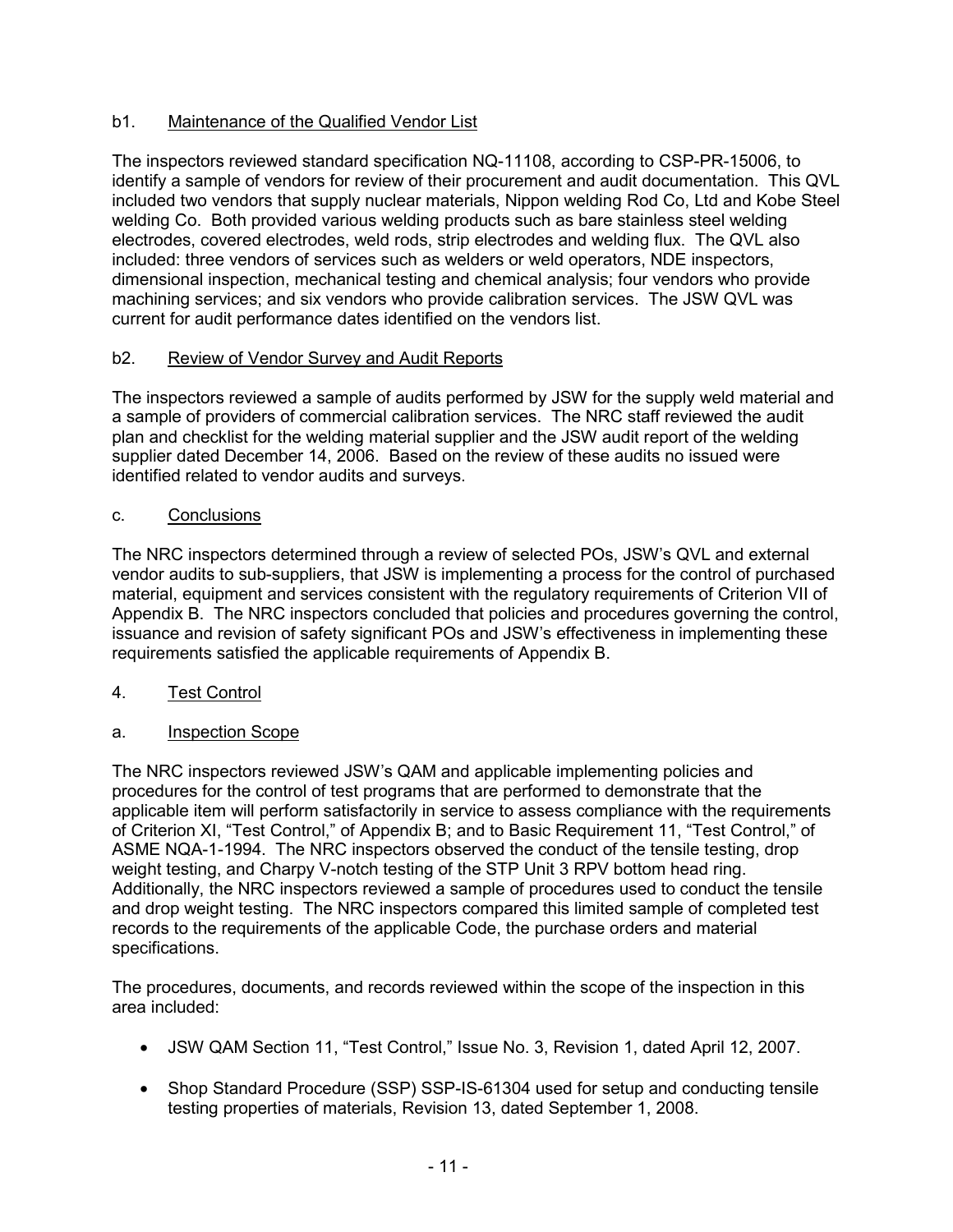• SSP-IS-61309, used for setup and conducting the drop weight testing properties of materials, Revision 13, dated July 3, 2009.

## b. Observations and Findings

The inspectors observed the performance of the tensile testing, drop weight testing, and Charpy V-notch testing performed on the STP Unit 3 RPV bottom head ring on July 9, 2009. The inspector discussed JSW shop standard procedures SSP-IS-61304 and SSP-IS-61309 with JSW engineering staff following observation of the testing to confirm that the tests observed were conducted consistent with the JSW shop standard procedures. While the shop standard procedures were written in Japanese, there were sufficient pictures and diagrams to determine that the explanations provided for the steps required to be performed were accurate and consistent with the observed activities performed by the JSW test technicians. Additionally, the inspectors verified that the testing was conducted consistently with the requirements of ASME SA-370, "Test Methods and Definitions for Mechanical Testing of Steel Products," (identical with ASTM A 370) for the Charpy V-notch and tensile testing, and ASTM E-208, "Standard Test Method for Conducting Drop-Weight Test to Determine Nil-Ductility Transition Temperature of Ferretic Steels," for the drop-weight test. The inspectors verified that the test data was properly recorded in the test records as the measurements were taken. Required prerequisites were satisfied before testing was conducted. The inspectors noted that the instrumentation used was appropriate for the measurements being taken and were properly calibrated. The inspectors also verified that the test technicians were appropriately trained and qualified to conduct the testing.

Based on the tests observed and procedures reviewed, no issues were identified related to test control.

## c. Conclusions

Based on the activities inspected as described above, the inspectors concluded that JSW's QAM and implementing procedures satisfied the test control requirements of Criterion XI of Appendix B.

- 5. Control of Measuring and Test Equipment
- a. Inspection Scope

The NRC inspectors reviewed JSW's QAM and applicable implementing policies and procedures for the control of measuring and test equipment used during testing and inspections to assess compliance with the requirements of Criterion XII, "Control of Measuring and Test Equipment," of Appendix B; and to Basic Requirement 12, "Control of Measuring and Test Equipment," of ASME NQA-1-1994. The NRC inspectors reviewed a sample of completed measuring and test equipment (M&TE) calibration records used during testing of the material for the STP Unit 3 RPV bottom head ring. Further, the inspectors observed the use of the measuring and test equipment during the conduct of the tensile testing, drop testing, and Charpy V-notch testing used to determine the physical properties of the STP Unit 3 RPV bottom head ring.

The procedures, documents, and records reviewed within the scope of the inspection in this area included: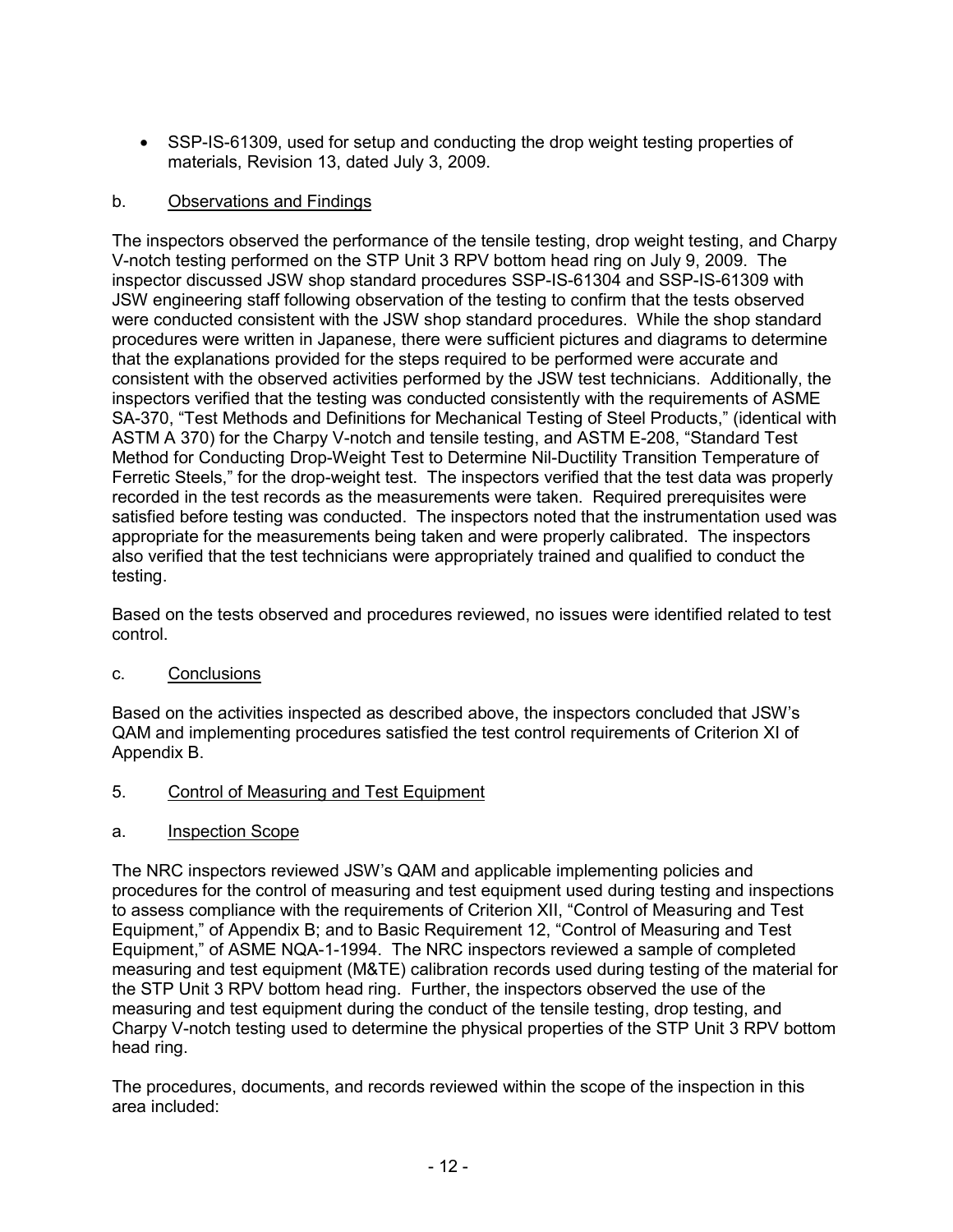- JSW QAM, Section 12, "Control of Measuring and Test Equipment," Issue No. 3, Revision 1, dated April 12, 2007.
- CSP-MS-15010, "Calibration Intervals for Measuring Test Equipment," Revision 20, dated February 18, 2008.
- CSP-MS-22200, "Acceptance and Periodic Calibration of Temperature Measurement Equipment," Revision 35, dated February 28, 2008.
- Calibration records for temperature recorder E0002 and thermocouples EN83, EN84, EN147, and EN103 used in the heat treatment shop while heat treating STP Unit 3 RPV shell flange (JSW job number FN8-3028).
- Calibration records for radiant temperature measuring equipment, TR-630, used in the forging shop for measuring the temperature during heat treatment of the STP Unit 3 RPV bottom head dome (JSW job number FN8-2043).
- Calibration records for Tensile testing machine Serial Number I21054500181 and the attached X-Y recorder used for testing the material specimens from the STP Unit 3 RPV bottom head ring (JSW Job No. FN7-3025).
- Calibration records for the Drop Test machine (No. H15-1726) and temperature measurement equipment (Temperature Recorder L-2, thermocouples L2-1, L2-2, L2-3, and L2-4) used for testing the material specimens from the STP Unit 3 RPV bottom head ring (JSW Job No. FN7-3025).
- Calibration records for the Charpy V-Notch test machine and temperature measurement equipment (Temperature Recorder L-1, thermocouples L1-1) used for testing the material specimens from the STP Unit 3 RPV bottom head ring (JSW Job No. FN7- 3025).

#### b. Observations and Findings

While conducting the tensile, drop weight, and Charpy V-notch testing of the material specimens for the STP Unit 3 bottom head ring, the inspectors observed the proper use of M&TE by JSW test technicians. The inspectors also verified that the M&TE was properly identified with appropriate calibration status and that the range was appropriate for the parameter being measured. Use of the M&TE was controlled consistently with the requirements of Section 12 of the JSW QAM. Calibration due dates as recorded on the stickers attached to the M&TE were verified to be consistent with the requirements of CSP-MS-15010 and CSP-MS-22200.

Review of Section 12 of the JSW QAM and JSW standard procedures CSP-MS-15010 and CSP-MS-22200 determined that the procedures were consistent with the requirements of Criterion XII of Appendix B.

#### c. Conclusions

Based on the activities observed, and procedures and records reviewed, the inspectors concluded that JSW's control of M&TE met the requirements of Criterion XII of Appendix B.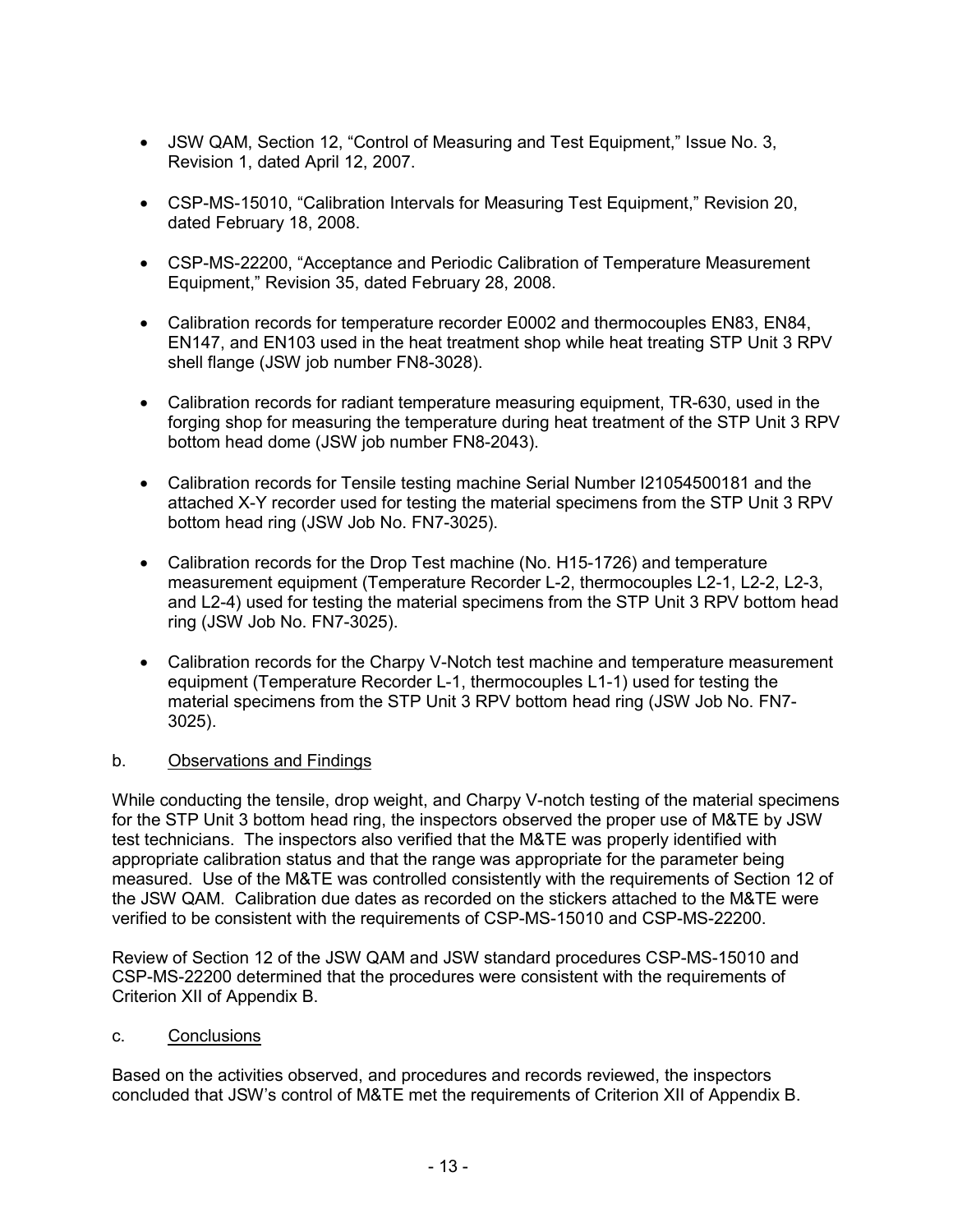Further, the inspectors concluded that JSW was effectively implementing the requirements for the use and calibration of M&TE.

## 6. Nonconforming Materials, Parts, or Components and Corrective Actions

## a. Inspection Scope

The NRC inspectors reviewed JSW's QA policies and implementing procedures that govern the control of nonconformances to verify compliance with the requirements of Criterion XV, "Nonconforming Materials, Parts, or Components," of Appendix B. Specifically, the NRC inspectors reviewed JSW QAM, Section 15, "Nonconforming Items/Materials," Revision 3 and Nonconformity Notices (NNs) and Nonconformity Reports (NCRs) initiated during 2008 and 2009.

# b. Observations and Findings

Section 15.0 of JSW's QAM defined the measures for the disposition and control of nonconformities during fabrication, manufacturing and associated activities. JSW's nonconformance program was a system that provides measures for the disposition and control of nonconformities to prevent the inadvertent use of nonconforming items or material. JSW's Quality Assurance Group (QAG) Manager had the responsibility and authority for the disposition of nonconformities and the approval of NCRs in response to identified nonconformities from a variety of sources such as (1) JSW shop personnel; (2) NDE, inspection and testing personnel; (3) nonconformities discovered during monitoring, audit and calibration activities; and (4) nonconformities discovered by others, including customers or the authorized nuclear inspector (ANI). Section 15 of the QAM also included provisions for the reporting of defects and possible and subsequent initiation of a 10 CFR Part 21 evaluation in accordance with CSP-QA-1501, as appropriate.

The NRC inspectors noted that in the ten NCRs reviewed: (1) the identified nonconformances were dispositioned in accordance with JSW's QAM; (2) an appropriate technical justification was presented for each disposition; (3) adequate action was taken by JSW in regard to the nonconforming material/item; and (4) the appropriate review and disposition by JSW personnel was included.

## c. Conclusions

The NRC inspectors concluded that JSW's program requirements for the control of nonconformances were consistent with the regulatory requirements of Criterion XV of Appendix B. Based on the limited sampled of NCRs reviewed, the NRC inspectors determined that the JSW's QAM was being effectively implemented.

- 7. Corrective Actions
- a. Inspection Scope

The NRC inspectors reviewed JSW's QA policies that govern the control of corrective actions to verify compliance with the requirements of Criterion XVI, "Corrective Action," of Appendix B. Specifically, the NRC inspectors reviewed JSW QAM, Section 16, "Corrective Action," Revision 3, and all three corrective actions (CARs) initiated in 2008 and 2009. These CARs were primarily the result of deficiencies identified by JSW's customers and audit findings.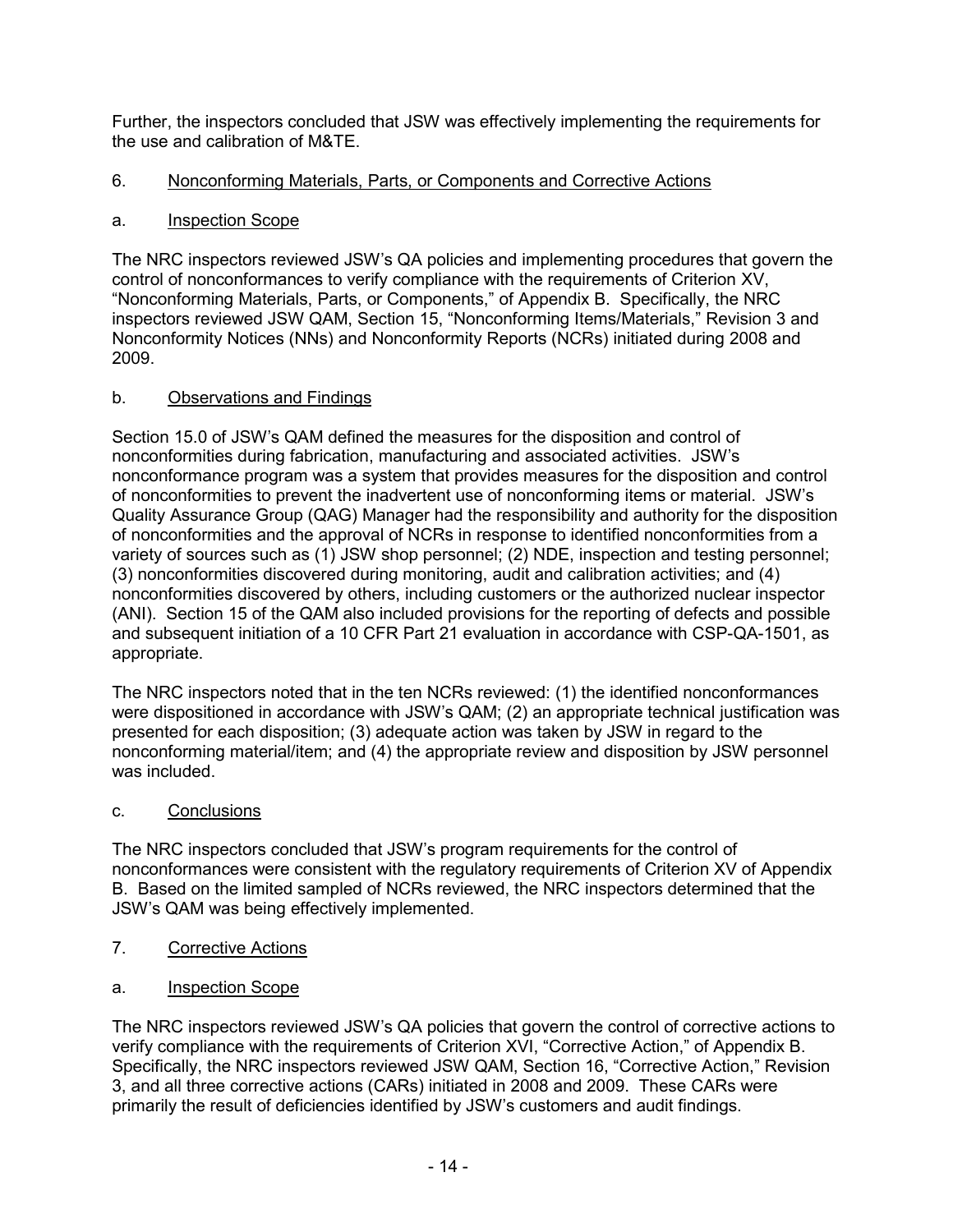# b. Observations and Findings

Section 16.0 of JSW's QAM defined the measures to generate, track, and close CARs. JSW's corrective action program (CAP) is a closed-loop system that starts with the identification and documentation of a problem and continues through verification of the actions taken to eliminate the identified root cause. JSW's QA Department was responsible for issuing CARs in response to an identified problem from a variety of sources such as product inspection, an internal or external quality system audit, a customer audit, customer product surveillance, or customer returned product. All JSW employees were responsible for identifying real or potential problems and bringing them to the attention of JSW's QA Department.

The NRC inspectors reviewed all three of the CARs that had been generated by JSW during 2008 and 2009. The NRC inspectors noted that all these CARs were primarily the result of deficiencies identified by JSW's customers and audit findings and had been completed by their assigned completion dates.

#### c. Conclusions

The NRC inspectors concluded that JSW's program requirements for corrective actions were consistent with the regulatory requirements of Criterion XVI of Appendix B. Based on the limited sample of CARs reviewed, the NRC inspectors determined that the JSW QAM was being effectively implemented. The NRC inspectors did not identify any issues in this area.

8. Document Control

## a. Inspection Scope

The NRC inspectors reviewed JSW's QA policies and implementing procedures that govern the document control process to verify compliance with the requirements of Criterion VI, "Document Control," of Appendix B. Specifically, the NRC inspectors reviewed the following policies and procedures established by JSW:

- JSW QAM, Section 6, "Document Distribution Control," Issue 3, Revision 3, dated December 17, 2008.
- CSP-SC-15026, "Document Control Procedure for In-Company and Shop Standards," Revision 18, dated February 18, 2008.
- CSP-DC-15027, "Control Procedure for Engineering and Process Control Documents within Section/Shop," Revision 17, dated August 19, 2008.

## b. Observations and Findings

Section 6 of JSW's QAM described the processes in place to control the review, approval, distribution and revision of documents. This section stated that In-Company and Shop Standards, and engineering and process control documents should be controlled in accordance with the applicable procedures. In-Company and Shop Standards were the procedures used to perform QA activities. An example of engineering and process control documents were, Shop Drawings, Fabrication Order Sheets (FOS), Material Order Sheets (MOS), Process Control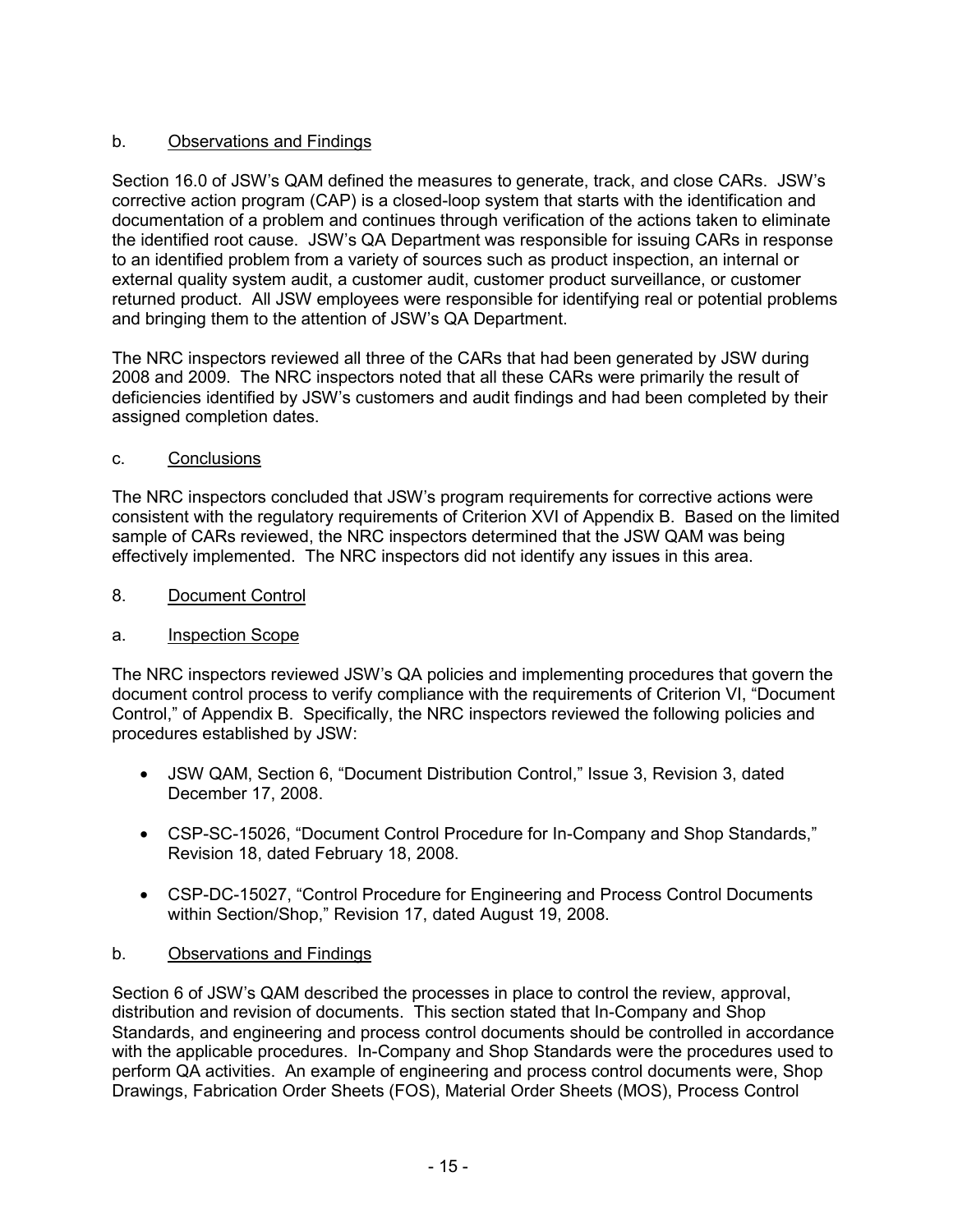Check List (PCCL), and Detailed Instructions (DI). CSP-SC-15026 provided guidance for the control of the In-Company and Shop Standards, while CSP-DC-15027 provided guidance for the control of engineering and process control documents.

CSP-SC-15026 established responsibilities for the standards used to perform QA activities. The procedure stated that the manager of the applicable section, shop or group should be responsible for reviewing, approving, distributing, revising and controlling standards used by this section, shop or group. In addition, any changes to the standards should be made in consultation with the QA Manager. Furthermore, the Nuclear Engineering Group (NEG) Manager was responsible for ensuring that any changes made to the standards are reviewed for adequacy. The procedure also stated that any changes made to the standards shall be documented in the Document Control and Revision Status (DCRS) sheet. During the review of a sample of DCRS sheets, the NRC inspectors verified that the sheets contained all the information required by the procedure.

CSP-SC-15026 also described how standards are controlled using different forms. The forms were used for the registration, distribution, revision, and periodic review of standards. The procedure also required that revisions of standards shall be made by the section, shop or group responsible for preparing, approving, and reviewing of the original standard. The NRC inspectors verified that all the forms contained the information required in the procedure. The NRC inspectors also confirmed that revisions of standards were made by the section, shop or group responsible for the original standard.

CSP-DC-15027 described the procedure for receipt, distribution, maintenance and retrieval of engineering and process control documents within sections, shops or groups in order to assure that the latest authorized revisions are distributed to the correct personnel and that an older version of documents is not used. Through discussions with the QA Manager and his staff, the NRC inspectors verified that JSW's personnel were knowledgeable of the document control process and the associated procedural requirements. Furthermore, the NRC inspectors reviewed a sample of documents to confirm that they were appropriately identified and controlled in accordance with procedural requirements.

## c. Conclusions

The NRC inspectors concluded that JSW's program requirements for document control were consistent with the regulatory requirements of Criterion VI of Appendix B to 10 CFR Part 50. Based on the limited sample of documents reviewed, the NRC inspectors also determined that JSW's QAM and associated document control procedures were being effectively implemented. The NRC inspectors did not identify any issues in this area.

## 9. Training and Qualifications

## a. Inspection Scope

The NRC inspectors reviewed JSW's QA policies and implementing procedures that govern the control of training and qualification of personnel performing activities affecting quality to verify compliance with the requirements of Criterion II, "Quality Assurance Program," of Appendix B to 10 CFR Part 50. Specifically, the NRC inspectors reviewed the following policies and procedures established by JSW:

• JSW QAM, Section 2, "Organization," Issue 3, Revision 3, dated December 17, 2008.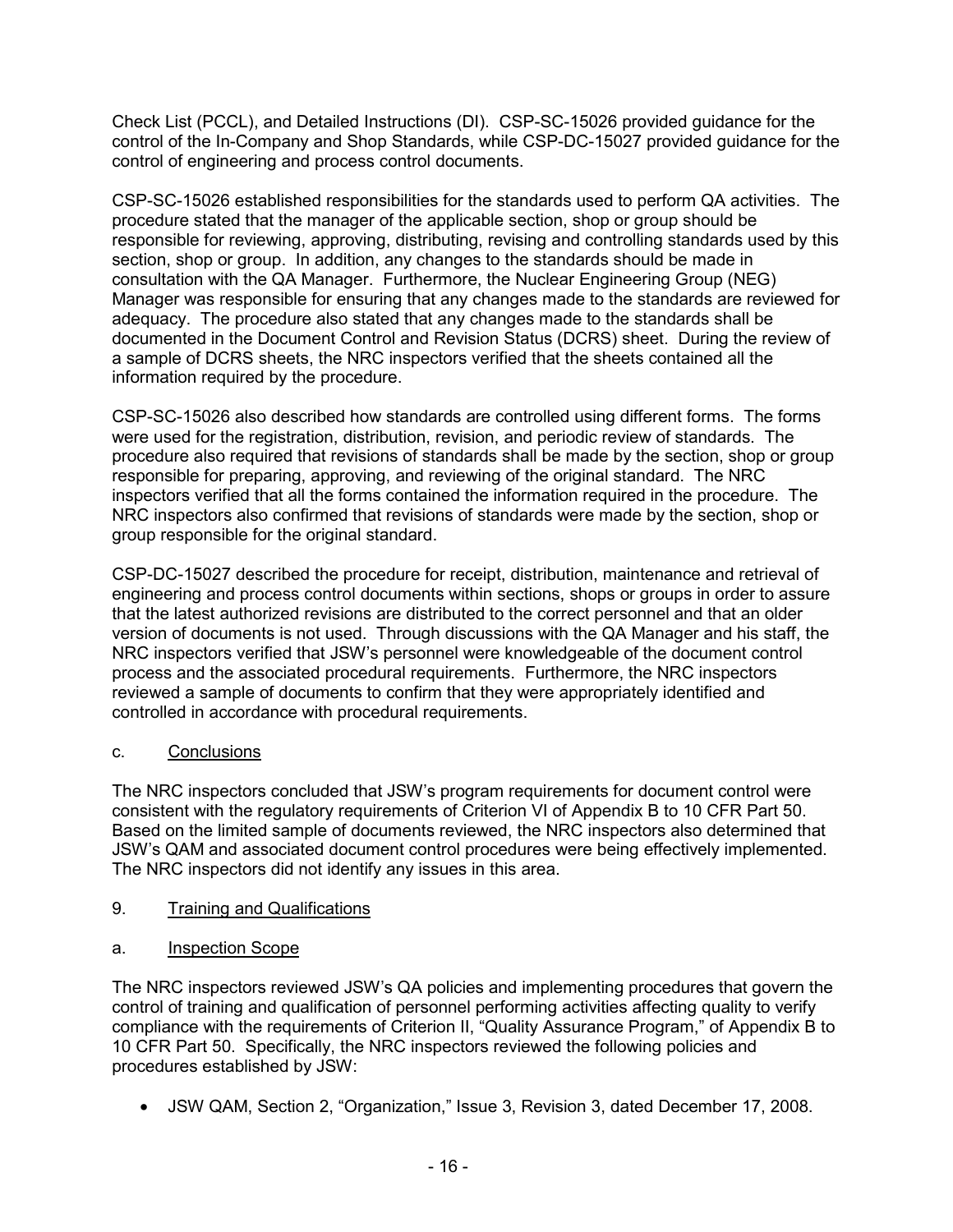- CSP-IS-22240, "Indoctrination, Training and Qualification of Calibration Personnel for Pressure Gage, Temperature Measuring and Industrial Electric Measuring Equipment," Revision 18, dated March 12, 2009.
- CSP-IS-90001, "Training, Qualification and Certification of Nondestructive Examination Personnel," Revision 38, dated December 28, 2008.
- CSP-IS-90006, "Training, Qualification and Certification of Inspection and Test Personnel," Revision 32, dated June 3, 2009.
- CSP-IS-90011, "Training, Qualification and Certification of Quality Assurance Personnel, Audit Personnel, and Receiving Inspection Personnel for Welding Material," Revision 32, dated April 8, 2008.
- CSP-IS-90012, "Indoctrination, Training and Qualification Program for Personnel Performing Activities Affecting Quality in Fabrication of Nuclear Products," Revision 28, dated May 7, 2009.

#### b. Observations and Findings

Section 2.2 of JSW's QAM described the requirements for training, qualification, and certification of personnel, including auditors, quality assurance, NDE, inspection, and testing personnel.

CSP-IS-90012 provided the guidance to perform training, qualification, and certification; identifies the personnel to be trained, qualified and/or certified; and the activities for which training was required. CSP-IS-90012 also made reference to other procedures that detail the training, qualification, and certification of personnel performing activities affecting quality.

CSP-IS-22240 established training and qualification requirements for calibration personnel for pressure gages and temperature measuring equipment.

CSP-IS-90001 established training and qualification requirements for NDE personnel in accordance with the American Society for Nondestructive Testing Standard ASTN-TC-1A, 2006 Edition or later.

CSP-IS-90006 established training and qualification requirements for inspection and testing personnel in the following areas: dimensional inspection, chemical analysis, and mechanical, metallographic and hydrostatic testing.

The NRC inspectors examined a sample of training and qualification records for of the following personnel: lead auditors; auditors; calibration technicians; NDE; inspection; and testing. The NRC inspectors verified that all personnel performing activities affecting quality had completed the required training and met all the specified requirements in accordance with the applicable procedural requirements. During the review of the training records, the NRC inspectors identified that the Quality Control Group (QCG) manager's signature in the Annual Evaluation form was missing for one of the lead auditors. After discussing this issue with the QCG manager, the manager initiated a nonconformance report to evaluate the extent of condition and address the issue. Upon further investigation, the QCG manager provided the NRC inspectors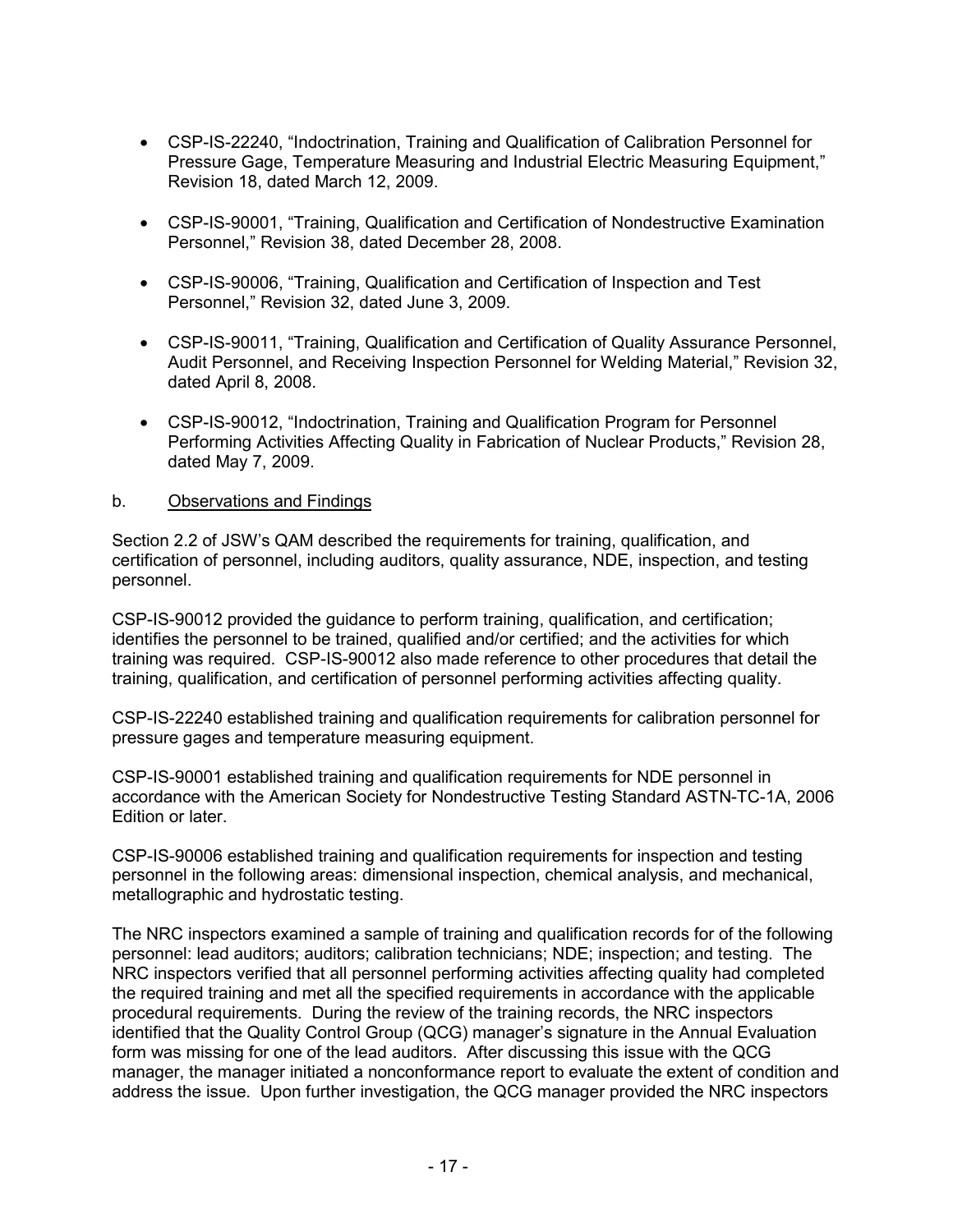with documentation that showed that the lead auditor had actually participated in the training required for requalification, but that he failed to sign his training record. By the inspections end, the QCG manager had signed the training record for that auditor.

#### c. Conclusions

The NRC inspectors concluded that JSW's program requirements for training and qualification of personnel performing activities affecting quality were consistent with the regulatory requirements of Criterion II of Appendix B to 10 CFR Part 50. Based on the limited sample of training and qualification records reviewed, the NRC inspectors also determined that JSW's QAM and associated training and qualification procedures were being effectively implemented. The NRC inspectors did not identify any issues in this area.

#### 8. Entrance and Exit Meetings

On July 8, 2009, the NRC inspectors presented the inspection scope during an entrance meeting with JSW Director, Etsuo Murai-san, and other JSW personnel.

On July 10, 2009, the NRC inspectors presented the inspection results during an exit meeting with JSW General Plant Manager and QA Manager, Junichi Taira-san, and other JSW personnel.

See Attachment 1 for a list of attendees for the entrance and exit meetings.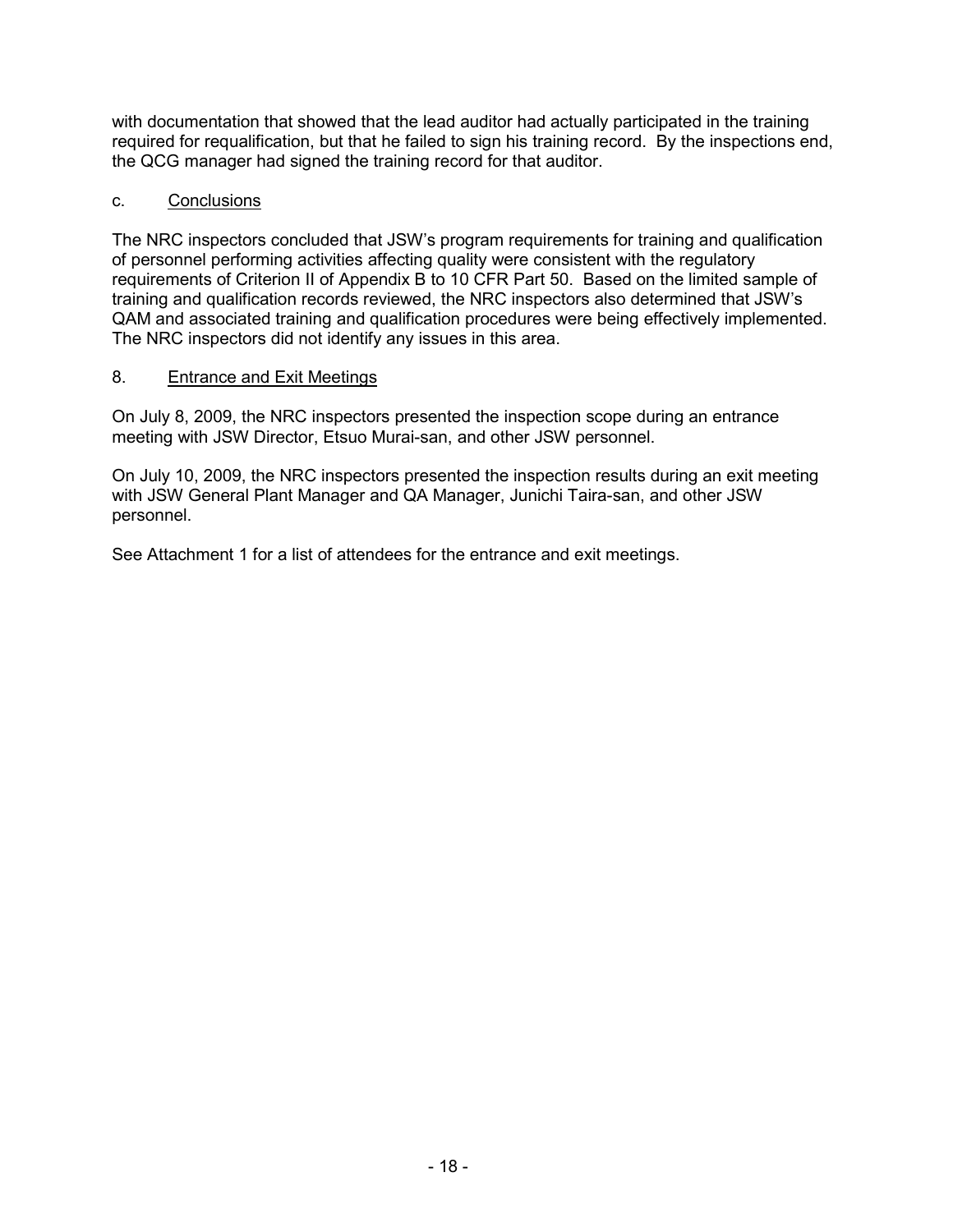# **ATTACHMENT 1**

#### 1. LIST OF ENTRANCE AND EXIT MEETINGS ATTENDEES AND KEY PERSONS **CONTACTED**

(1) Entrance Meeting Attendee July 8, 2009, (2) Exit Meeting Attendee on July 10, 2009, (3) Person Interviewed.

| $\underline{\underline{(1)}}$ | (2)    | (3) | Name, Department/Organization                                        |
|-------------------------------|--------|-----|----------------------------------------------------------------------|
| X                             | X      |     | John Nakoski, NRC                                                    |
| Χ                             | X      |     | <b>Richard McIntyre, NRC</b>                                         |
| X                             | X      |     | Aida Rivera-Varona, NRC                                              |
| X                             | X      |     | Yamir Diaz-Castillo, NRC                                             |
| X                             | X      |     | Jamie Heisserer, NRC                                                 |
| Χ                             | X      |     | A. Kosaka, Deputy Director, NISA                                     |
| X                             | X      |     | H. Koizumi, Team Leader, JNES                                        |
| X                             | X      |     | S. Nankawa, Senior Inspector, JNES                                   |
| X                             | X      |     | K. Watanabe, Assistant Director, JNES                                |
| X                             |        |     | E. Murai, Director, Division Manager of Steel Business Division, JSW |
| X                             | X      |     | I. Kurihara, Deputy General Plant Manager, JSW                       |
| X                             | X      | X   | J. Taira, General Manager and QA Manager, JSW                        |
| X                             | X      | X   | M. Maruoka, Deputy Manager of Quality Assurance Group, JSW           |
| X                             | X      | X   | T. Okushita, Deputy Manager of Quality Assurance Group, JSW          |
| X                             | X      | X   | T. Hatakeyama, Deputy Manager of Quality Assurance Group, JSW        |
| X                             | X      | X   | K. Tanaka, QA Engineer of Quality Assurance Group, JSW               |
| X                             | X      | X   | A. Narita, QA Engineer of Quality Assurance Group, JSW               |
| Χ                             | X      |     | T. Nakamura, General Manager of Nuclear Energy Department, JSW       |
| X                             | X      |     | T. Sasaki, Manager of Nuclear Energy Group, JSW                      |
| X                             | X      |     | N. Yokota, Deputy Manager of Nuclear Energy Group, JSW               |
| X                             | X      |     | Y. Shimizu, Deputy Manager of Nuclear Energy Group, JSW              |
| X                             | X      |     | T. Yoshida, Engineer of Nuclear Energy Group, JSW                    |
| X                             | X      |     | T. Kawa, Engineer of Nuclear Energy Group, JSW                       |
| X                             | X      |     | Y. Koyama, Deputy Manager of Nuclear Engineering Group, JSW          |
|                               | X      |     | J. Therne, Supplier Surveillance Department, AREVA                   |
| X                             | X      |     | J. Kurtik, QA Lead, Vogtle Units 3 and 4, Westinghouse               |
| X                             | X      |     | A. Moore, Jr., Sr. QA Engineer, SNC                                  |
| Χ                             | X      |     | N. Yeol HUR, General Manager of Nuclear Quality Control, Doosan      |
| X                             | X      |     | T. Walker, Manager Quality, STPNOC                                   |
|                               | X      |     | T. Yagi, Manager Quality, IHI                                        |
| X                             | X      |     | O. Kuwano, QA Engineer, Toshiba                                      |
| X                             | X      | X   | H. Nimura, Manager of Inspection Group, JSW                          |
| X                             | X      |     | T. Sakaguchi, Manager of Inspection Group, JSW                       |
|                               | X      |     | K. Sugimoto, Manager of Inspection Group, JSW                        |
| X<br>X                        | X<br>X |     | Y. Yasumoto, Manager of Quality Control Group, JSW                   |
| X                             | X      |     | T. Wada, QA Engineer of Quality Assurance Group, JSW                 |
|                               |        |     | T. Murakami, Forging and Castings Sales Department, JSW              |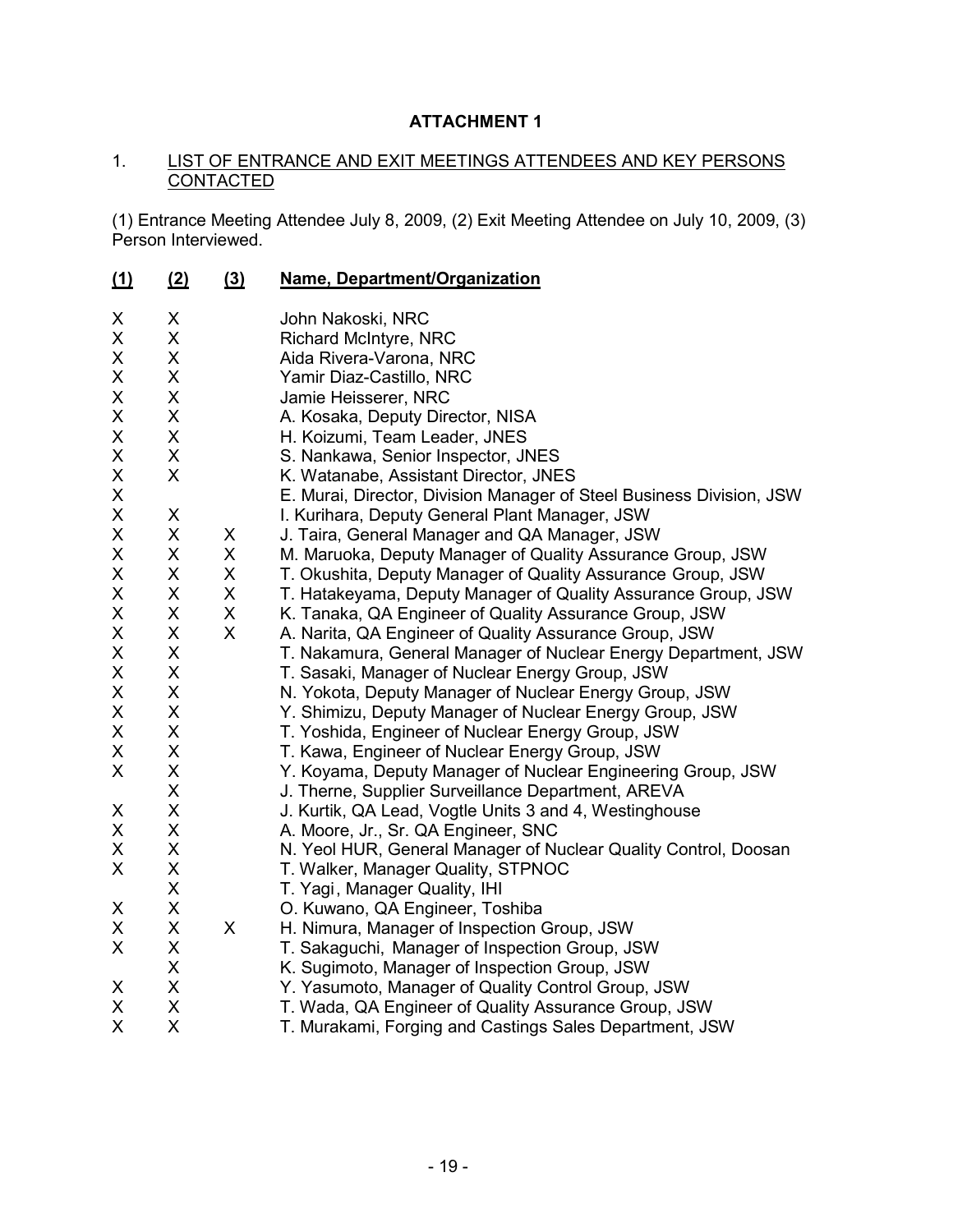# 2. **INSPECTION PROCEDURES USED**

Inspection Procedure 43002, "Routine Inspections of Nuclear Vendors"

Inspection Procedure 36100, "Inspection of 10 CFR Part 21 and 50.55(e) Programs for Reporting Defects and Nonconformance"